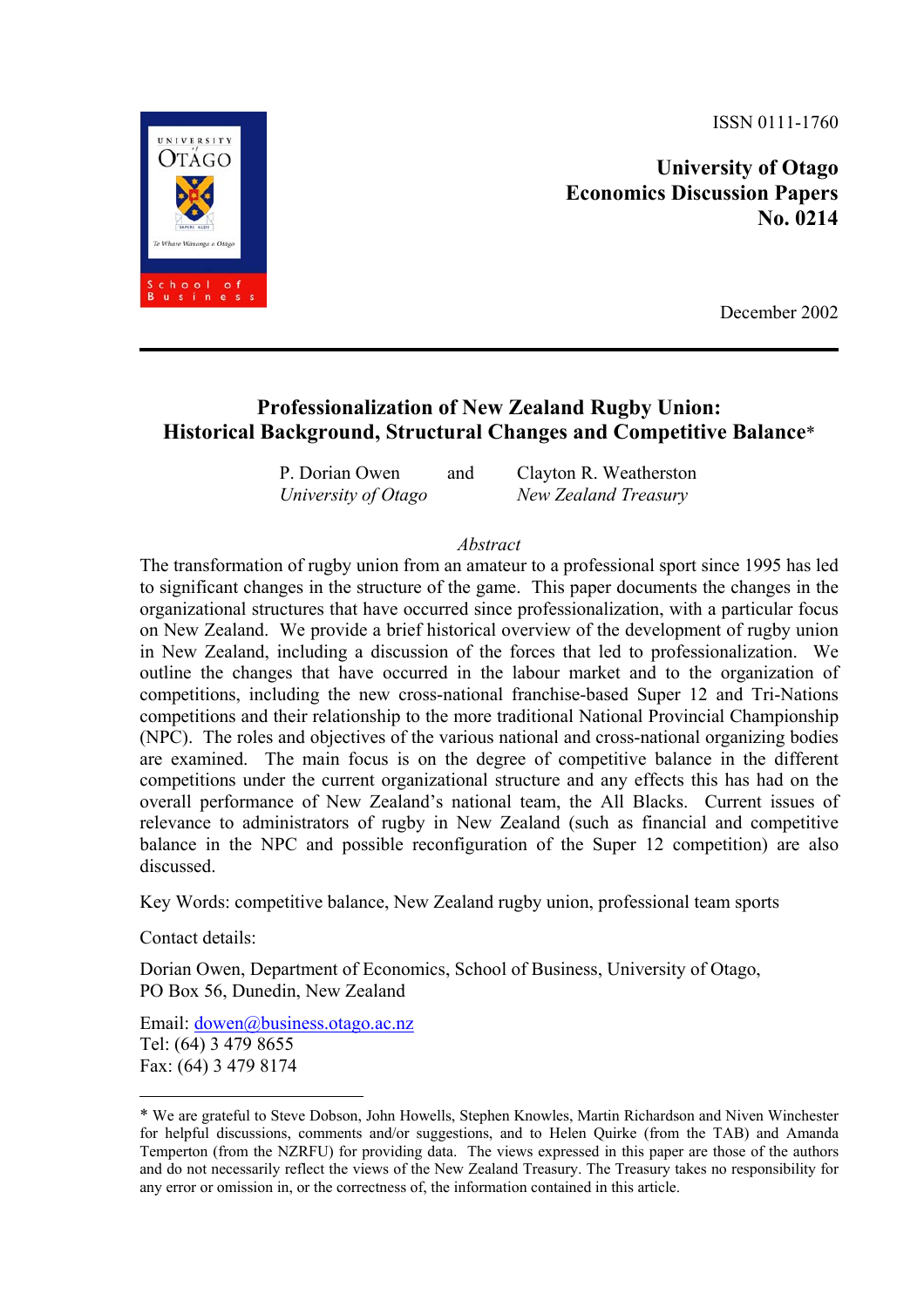Rugby football … the best of all our pleasures: … religion and desire and fulfilment all in one (John Mulgan, 1947, p.7)

... the need for balance, of playing the game and running the business, of respecting our traditions and shaping the future … achieving local touch in New Zealand while achieving global reach with the game (Murray McCaw, Chairman, NZRFU, Report to AGM, 2001)

#### **1 Introduction**

 $\overline{a}$ 

After over a century as an amateur sport, the International Rugby Board (IRB), the world governing body for rugby union, declared in August 1995 that players could be paid for playing rugby union, opening the door for players to be full-time professionals. The transformation from an amateur to a professional sport has led to significant changes in the structure of rugby union in the Southern Hemisphere. This has had particular implications for New Zealand, where rugby is more than just the national sport; as reflected in the quote from Mulgan, it borders on the status of a *de facto* religion and is an important part of the nation's sense of identity (Fougere, 1989). The national team, the All Blacks, provides many New Zealanders with an immense sense of pride, although, as a corollary, it can also be a source of intense disappointment as illustrated by the public's reaction to the unexpected semi-final loss to France in the [1](#page-1-0)999 Rugby World Cup.<sup>1</sup>

The change to 'pay for play' (in contrast to what was labeled 'shamateurism', the under-the-table rewards indirectly afforded players prior to professionalism) has brought to rugby a much greater business orientation; this has changed the relationships between the players, the teams and the administration in New Zealand rugby, although traditions from the amateur era remain strong. As broadcasting rights and sponsorship have become the dominant sources of revenue, the importance of winning, to preserve the elite All Blacks 'brand' and retain the interest of broadcasters, sponsors and the public, has not been underestimated by New Zealand rugby administrators. The aim of this paper is to examine the changes in the organizational structures that have occurred since professionalization in Southern Hemisphere rugby, with particular emphasis on New Zealand. As will be seen, aspects of the highly centralized system of contracting labour and the importance of the performance of the national team appear to be unique, yet the organization of the competitions and other aspects of the labour market have elements in common with other professional sports.

We examine the nature of the different rugby competitions in which New Zealand teams are involved (including the new cross-national franchise-based Super 12 and the Tri-Nations competitions and their relationship to the more traditional competitions that pre-date professionalism), as well as the objectives and activities of the national and cross-national organizing bodies (including provincial unions, the New Zealand Rugby Football Union (NZRFU), and SANZAR (made up of the three national organizing bodies: the Australian Rugby Union (ARU), the NZRFU and the South African Rugby Football Union (SARFU)). We consider the motivation for the central contracting system adopted in the market for players in New Zealand and the implications of the draft system, salary caps, transfer restrictions, migration overseas and competition

<span id="page-1-0"></span><sup>&</sup>lt;sup>1</sup> It has also been suggested that "the All Blacks is the closest New Zealand has got to a true international brand" (David McKewen, Managing Director of the New Zealand knitwear manufacturer Tamahine, from Deborah Hill Cone, "Hot fashion in a cold climate", *National Business Review*, May 31, 2002).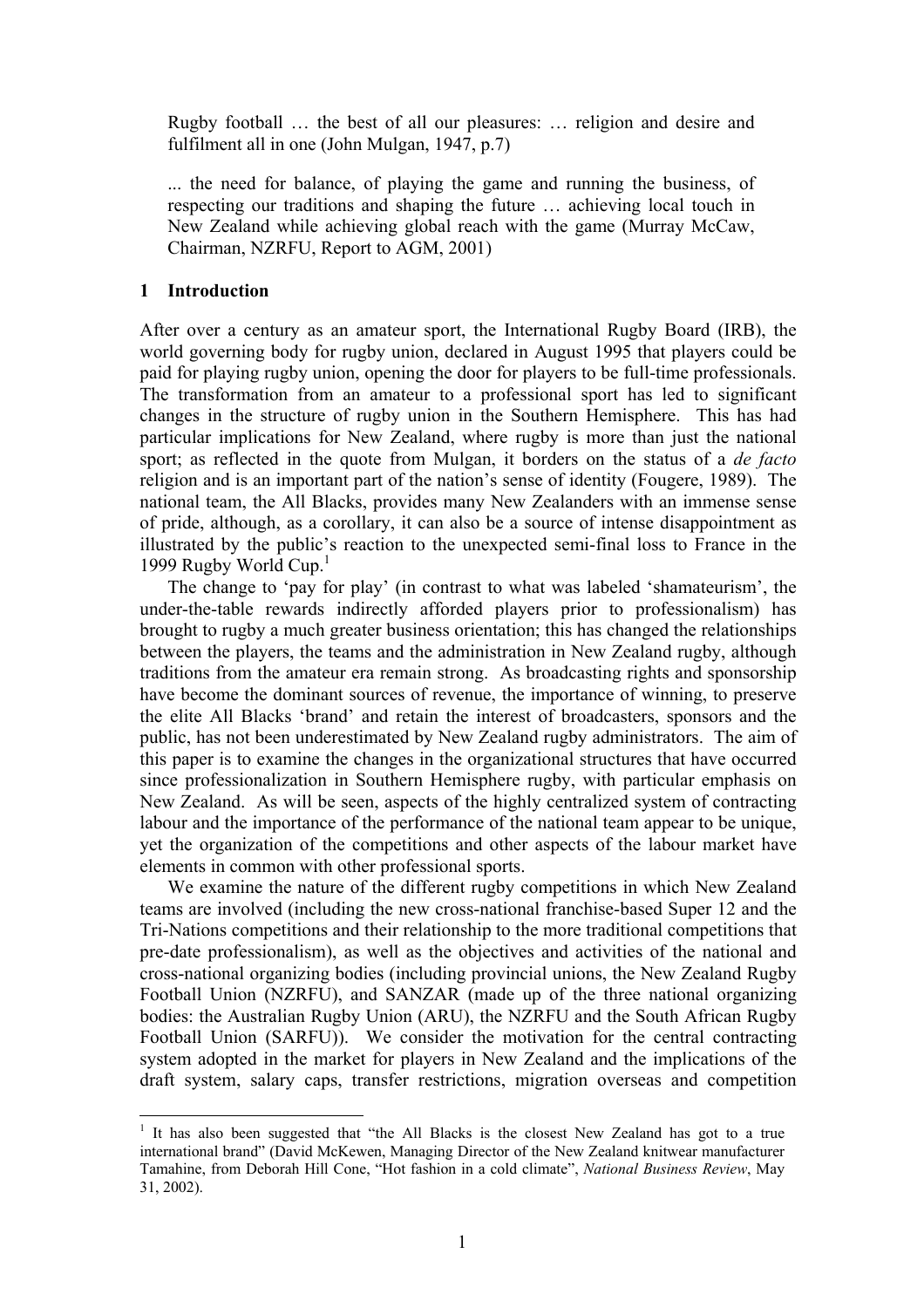policy for the market for players in New Zealand and the Southern Hemisphere. Our main focus is on the extent of competitive balance in the different competitions under the current organizational structure and any effect this has on the overall performance of the All Blacks.

In Section 2 we provide a brief historical overview of the development of rugby union in New Zealand in the more than a century of the development of the sport under amateurism until 1995, including a discussion of the forces, in the Southern Hemisphere in particular, that led to professionalization. In Section 3 we outline the changes that have occurred to the organization of competitions and the labour market in rugby union since professionalization and examine the role of the central organizing body, the NZRFU. In Section 4 we examine the degree of competitive balance in the main rugby competitions in New Zealand and discuss some current issues of concern (relating to competitive balance in the domestic provincial competition and proposals for expansion of the Super 12 competition). In Section 5 we tentatively examine whether professionalization and/or changes in competitive balance have affected the performance of the All Blacks. Section 6 contains some concluding comments.

# **2 Rugby Union in New Zealand: Historical Background (1870-1995)**

Rugby union is an extremely physical, contact sport played between two teams each consisting of 15 players (with substitutions allowed), using an oval-shaped ball. Matches are made up of two halves of 40 minutes each and take place on a rectangular field, with maximum dimensions of 100 m  $\times$  70 m plus up to 22 m in each 'in-goal' area. The aim of the game is to accumulate more points than the opposing team by scoring tries (presently worth five points) and by kicking conversions (two points), penalties (three points) and drop goals (three points).<sup>2</sup> A try is scored if a player crosses the opposing team's line and grounds the ball in the in-goal area. Players attack the opposing team's line by running with the ball in hand, kicking the ball, and passing the ball (but not forwards) to another player in the team.

Antecedents of modern forms of football have a long history, dating from Roman times. Until about the early nineteenth century, football existed as an undisciplined pastime involving large numbers of participants, few rules and considerable damage to people and property (Palenski et al., 1998). The start of the process of codifying football into the different forms observable today (including association football and rugby union) is conventionally traced to the English public (i.e., upper-class, private) schools and universities. An often-quoted story identifies the birth of rugby union as occurring in 1823 at Rugby School in Warwickshire, England, when, according to a plaque in the school grounds, William Webb Ellis "with a fine disregard for the rules of football as played in his time, first took the ball in his arms and ran with it, thus originating the distinctive feature of the rugby game".<sup>[3](#page-2-1)</sup>

While the Rugbeian version of football allowed handling of the ball, the rival Etonian code restricted the use of the hands. These codes spread from educational institutions with the establishment of football clubs and, later, the formation of central

<span id="page-2-0"></span><sup>&</sup>lt;sup>2</sup> The rules of the game are available at  $\langle \text{URL:}\frac{\text{http://www.irb.com/laws\_regs/laws/index.cfm}}{ \text{3} \cdot \text{Source}}$ .

<span id="page-2-1"></span><sup>&</sup>lt;sup>3</sup> Source: <URL:<http://irb.org/archive/b5right.htm>>. There is considerable doubt over the historical accuracy of this tale, and, in particular, whether, even if Webb Ellis did pick up the ball and run with it, this was instrumental in the development of rugby as a separate code (Palenski et al., 1998). However, naming the trophy for the inaugural Rugby World Cup competition in 1987 as the Webb Ellis trophy further enhanced the story's place in rugby folklore.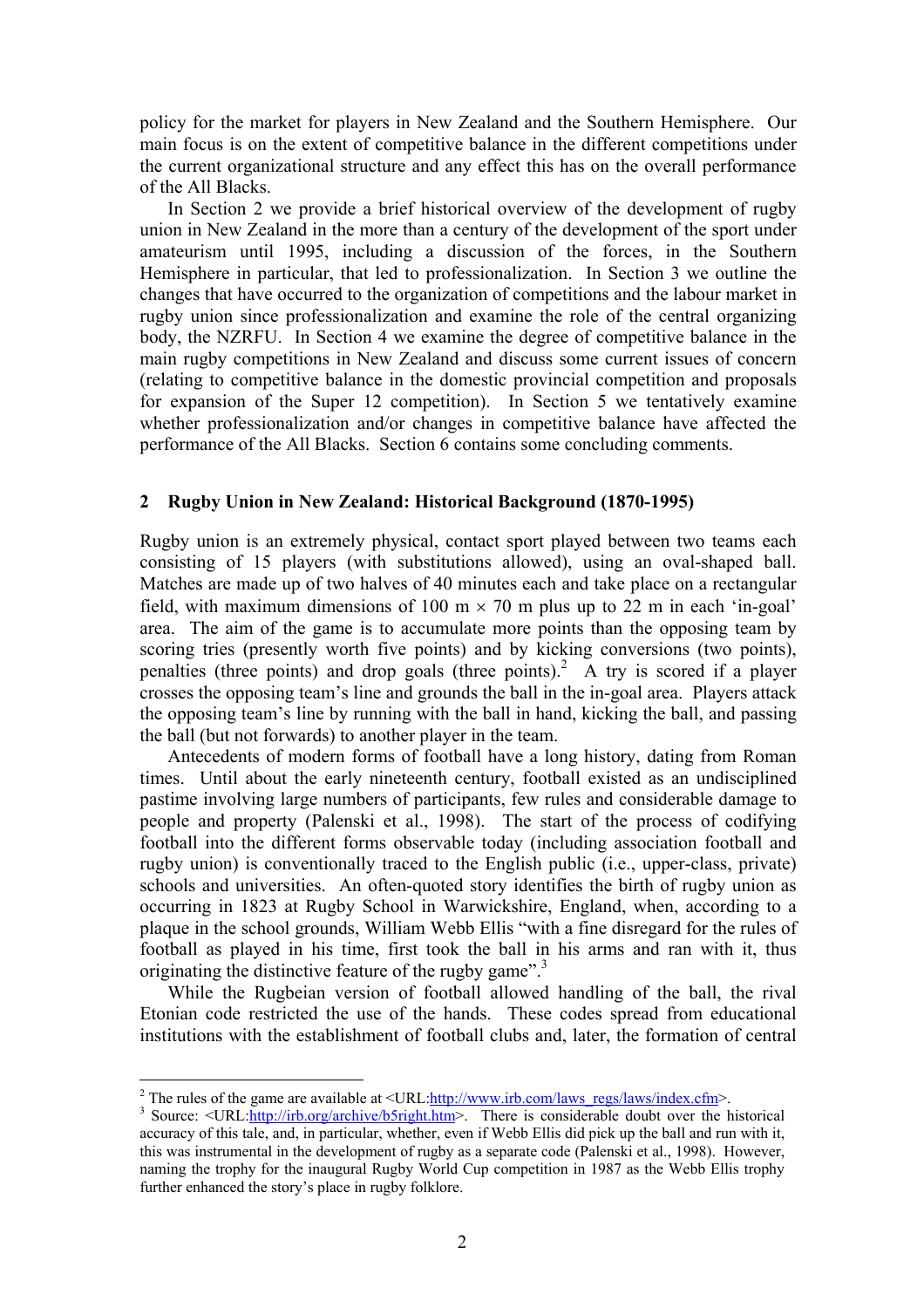governing bodies to administer the different codes.<sup>[4](#page-3-0)</sup> By about the 1860s, rugby matches were generally contested by two teams of 20 players with points awarded for kicking goals. While a try is the highest scoring action in modern rugby union it did not, at that stage, count for any points, but entitled a team to 'try' to kick a goal, which, if successful, scored one point (Palenski et al., 1998).<sup>[5](#page-3-1)</sup>

Charles John Munro, born in New Zealand but educated at an English public school, is credited with organizing the first match played in New Zealand under rugby rules between Nelson Football Club and Nelson College in 1870. By 1875, the game had spread through the regions of New Zealand, with the first provincial unions formed, in Canterbury and Wellington, in 1879. The NZRFU was subsequently established in 1892 to coordinate the unification of rules, scheduling of inter-provincial and international matches, and organizing refereeing (McMillan, 1997, p.93; Obel, 2001, p.37ff).

Matches involving a New Zealand team against overseas opposition were an early feature of rugby's development.<sup>[6](#page-3-2)</sup> In 1905/6, the 'Original' All Blacks toured Britain, Ireland, France and North America and won 34 of the 35 games played. (The solitary loss against Wales is still disputed to this day.)<sup>[7](#page-3-3)</sup> As well as the success of the national team, a key element in establishing rugby union as the dominant spectator sport in New Zealand was the development of domestic inter-provincial competitions, with teams selected from the best players in the provinces' local clubs, which, given the residency qualifications imposed, created a strong sense of local/regional identity and loyalty (which still underpins the current competitive structures). While competitions at the local (intra-provincial) club level were built around graded, competitive cup and league competitions, inter-provincial matches were predominantly 'friendlies' (played, at irregular intervals, outside a league/cup framework) or 'challenge' matches (Obel, 2001, pp.83-85).

By far the most prestigious example of the latter is the Ranfurly Shield competition, introduced in 1902, which achieved and maintained a dominant position in interprovincial rugby until, at least, the 1980s. The Ranfurly Shield involved one-off challenge matches between the Shield holder and the challenging union, normally held at the holder's home ground. Shield challenge matches attracted large crowds, especially for games involving traditional rivalries between urban-dominated unions (e.g., 52,000 people for the Canterbury versus Auckland challenge in  $1985$ ).<sup>8</sup> These were significant sources of revenue for home unions, which under Shield rules were guaranteed all the home gate receipts minus the challenging team's travelling expenses (Carman, 1960; Palenski et al., 1998). Despite its traditions and prestige, the Shield

<span id="page-3-0"></span><sup>&</sup>lt;sup>4</sup> The Football Association was formed in England in 1863 to administer association football, with the establishment of the Rugby Football Union (RFU) following in 1871.<br><sup>5</sup> The points value of a try has increased over time from one point in 1884 to two points in 1892, three

<span id="page-3-1"></span>points in 1894, four points in 1972 and five points in 1992 (Palenski et al., 1998, pp.16-18).

<span id="page-3-2"></span>Teams from New South Wales toured New Zealand in 1882 and 1886, and a New Zealand team reciprocated in 1884. A British team toured New Zealand in 1888 and the 'New Zealand Native Team' was the first to tour Britain in 1888/1889 (Palenski et al., 1998).

<span id="page-3-3"></span> $\alpha$  According to another piece of rugby folklore, the name "All Blacks" for the New Zealand national rugby union team arose from a printer's error in adding an additional letter 'l' when a sports writer for the British newspaper *The Daily Mail* referred to the New Zealand team as "all backs", reflecting the ability of the team's forwards to pass and run as well as its backs. The generally held view, however, is that the name originates from the black jerseys, shorts and socks worn by the players (<URL:[http://www.rugbymuseum.co.nz/asp/container\\_pages/normal\\_menu/rmABName.asp?IDID=12](http://www.rugbymuseum.co.nz/asp/container_pages/normal_menu/rmABName.asp?IDID=121)  $1>$  $1>$ ).

<span id="page-3-4"></span><sup>&</sup>lt;sup>8</sup> Source: <URL[:http://www.nzrugby.com/history/ranfurly.asp](http://www.nzrugby.com/history/ranfurly.asp)>.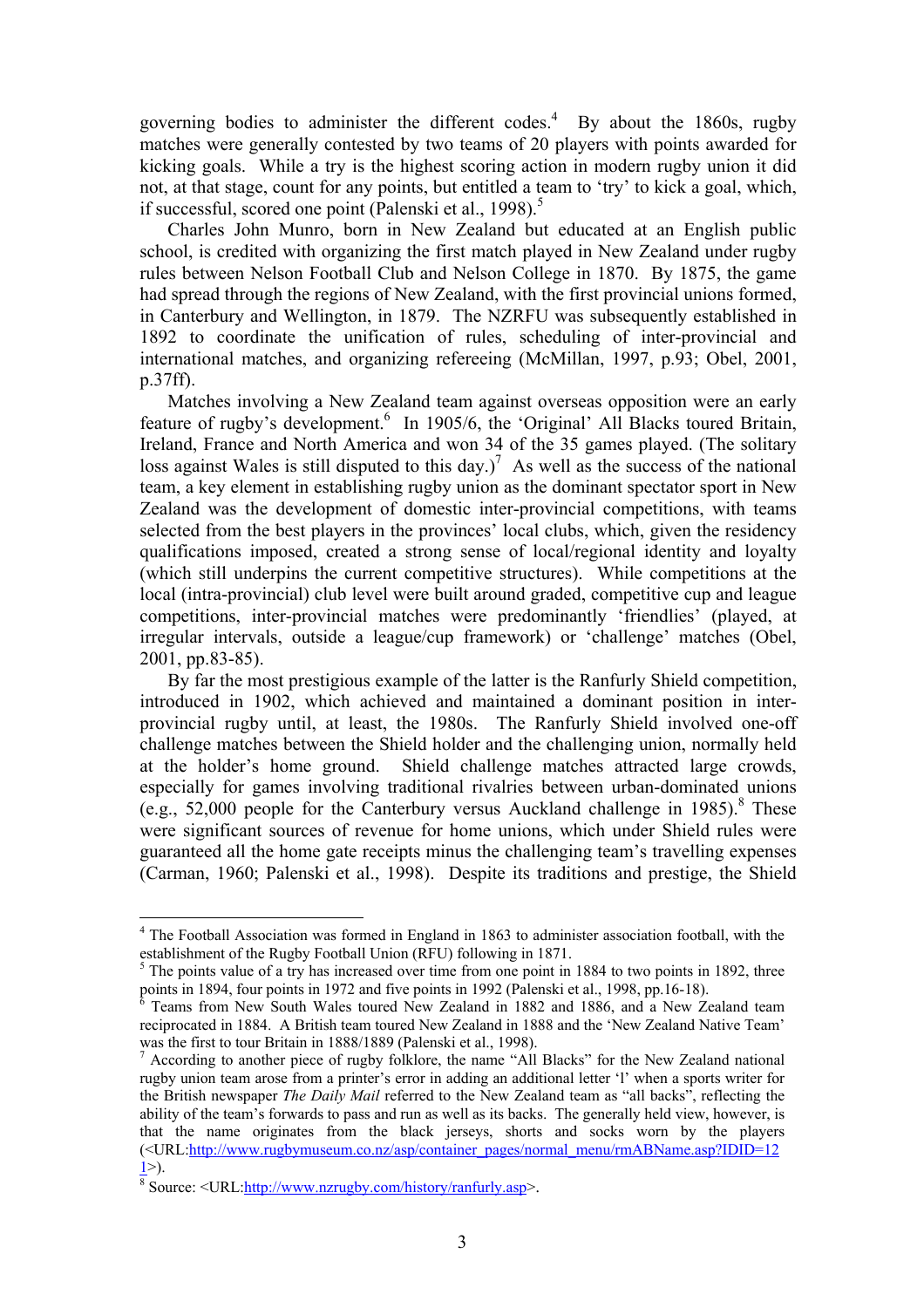challenge rules were designed with little regard to the criteria of maintaining uncertainty of outcome and competitive balance. The number of Shield challenges per year was limited and no union was guaranteed a challenge in any season. Strong unions (especially Auckland, Canterbury and Wellington) dominated and their financial position was reinforced by the lack of revenue sharing for Shield matches.<sup>[9](#page-4-0)</sup> Up to 1976, challenging teams won only 17% of Shield challenge matches, and, between 1976 and 1999, this percentage fell further to only 9% (Obel, 2001, p.110). Although challenge competitions have a different ethos from league competitions, this represents a distinct lack of uncertainty of outcome. Given this, the enduring interest in the Shield at its centenary says a great deal for the role of tradition in New Zealand rugby.

A significant step on the path to a professional-style league was the introduction of a domestic inter-provincial competition, the National Provincial Championship (NPC), in 1976, in response to concerns from the larger provincial unions over the lack of interest in matches other than Ranfurly Shield challenges, matches against touring teams, and when "country unions played against the stronger city unions" (Garland, 1997, pp.2-3). Teams were based on provincial units but were affiliated to a centrally organized league structure. This was a format that had proved successful in competitive leagues in other sports and one that shifted the balance of control gradually away from the provincial unions and towards the NZRFU (Obel, 2001, p.113).

The format of the NPC has changed several times.<sup>10</sup> In 1985, the NPC was tiered into three divisions with promotion and relegation between divisions generally based on final league positions. After a tentative start, spectator interest in the NPC increased, especially after 1992 with the move to a centrally organized schedule of matches and the introduction of play-offs in each division, whereby the top four teams after the round-robin matches play semi-finals (first versus fourth and second versus third), and the winners of these contest the final. This enhanced uncertainty of outcome of the overall competition winner and increased spectator interest for teams still in contention for the top four positions in the later stages of the round robin. The NPC is popularly credited with having maintained the high standard of rugby in New Zealand.<sup>11</sup> Currently, there are  $27$  provincial unions, each selecting representative sides.<sup>12</sup> The current format (from 2002) is based on a First Division of ten teams, a Second Division of eight teams, and a Third Division of nine teams. Promotion to/relegation from the

<span id="page-4-0"></span><sup>&</sup>lt;sup>9</sup> For the smaller, financially weaker unions there was in fact a financial disincentive to challenge for the Shield compared to playing the holder in a non-Shield-challenge friendly because the latter involved sharing gate receipts whereas a Shield challenge match did not (Obel, 2001, p.87). The large unions' ability to extract revenue from holding the Shield was also enhanced by the development of the facilities at the grounds of the larger unions for international matches, which thus provided greater capacity for Shield matches (Obel, 2001, p.91).<br><sup>10</sup> The original format had a First Division made up of seven North Island and four South Island teams

<span id="page-4-1"></span>and two separate North Island and South Island Second Divisions. Operation of promotion and relegation on a segregated geographical basis led to anomalous outcomes such as the relegation of Taranaki from the first division in 1979 despite having a higher league placing than three South Island teams. Source: <URL:http://www.nzrugby.com/history/history\_npc.asp>.

<span id="page-4-2"></span> $11$  For example, see Alastair McMurran, "NPC credited with keeping New Zealand rugby strong", *Otago Daily Times*, August 8, 2002. 12 From north to south the provincial unions are: Northland, North Harbour, Auckland,

<span id="page-4-3"></span>Counties/Manukau, Thames Valley, Waikato, Bay of Plenty, East Coast, Poverty Bay, Hawke's Bay, King Country, Taranaki, Manawatu, Wanganui, Waiararapa Bush, Horowhenua/Kapiti, Wellington, Nelson Bays, Marlborough, Buller, West Coast, Canterbury, Mid Canterbury, South Canterbury, North Otago, Otago and Southland. Source: <URL:[http://www.nzrugby.com/history/history\\_npc.asp>](http://www.nzrugby.com/history/history_npc.asp).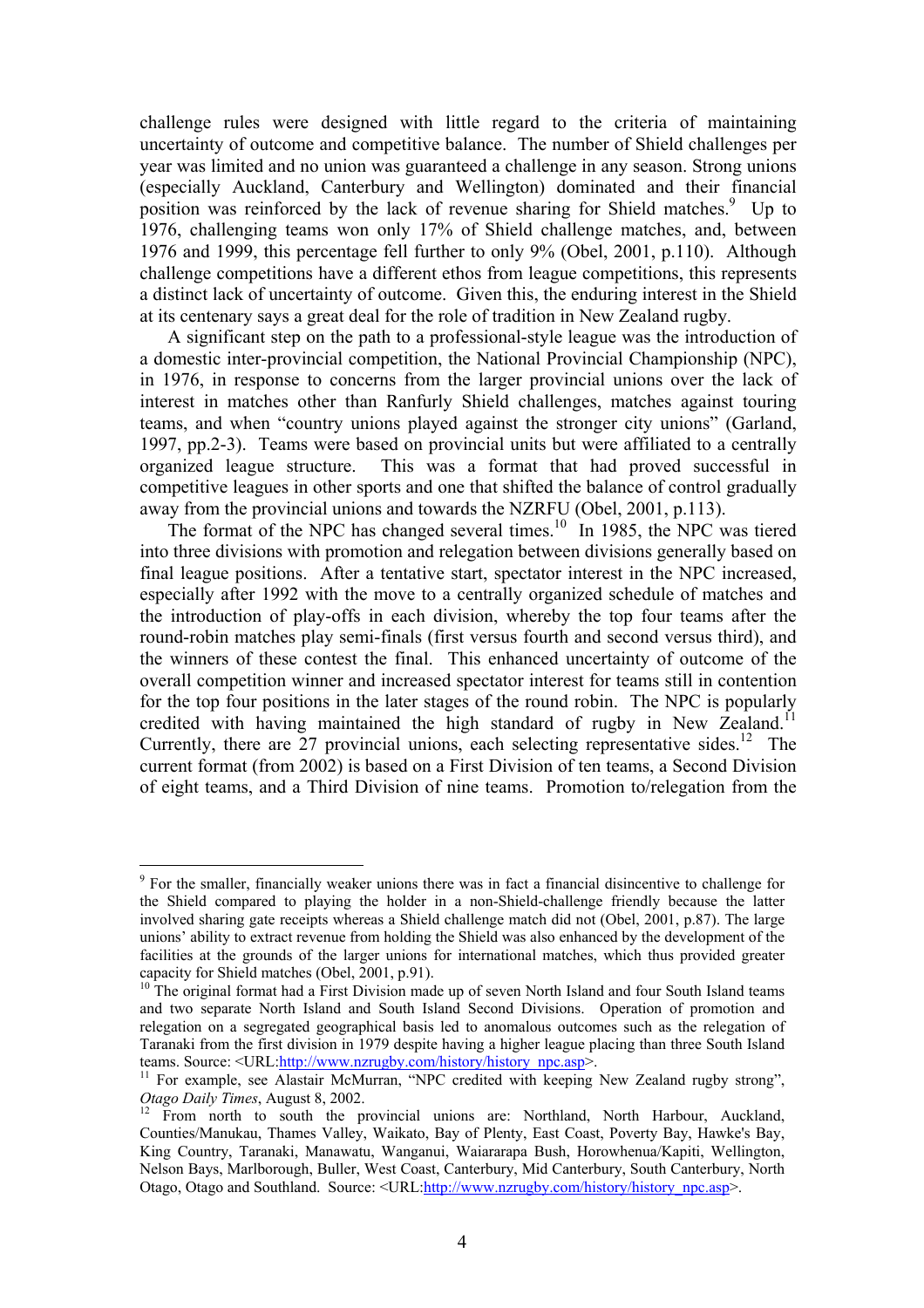First Division is based on a play-off between the bottom-placed team in the First Division and the champions of the Second Division (NZRFU, 2002a).<sup>13</sup>

In recent years, apart from a limited number of matches against teams from lower divisions, the Ranfurly Shield has been contested in home matches of the NPC roundrobin competition. The Shield competition has effectively, therefore, been subsumed within the NPC; this has avoided imposing additional challenge matches on the successful teams (in an increasingly crowded fixture calendar) without losing the long history and traditions of Shield challenges, thus creating significant additional interest and atmosphere in these particular games.<sup>14</sup>

As can be seen from Table 1, in the 27 years of the NPC, Auckland, Wellington and Canterbury accounted for nearly 78% of the First Division championship titles. This imbalance was accentuated by the dominance of Auckland from the mid 1980s to the mid 1990s. From this perspective, it appears that there could be concerns about the degree of competitive balance in the NPC, although this is not a phenomenon that is new in the professional era. This issue is considered in more detail in Section 4.[15](#page-5-2)

Concurrent with developments in the NPC, rugby union had begun to develop its appeal in the wider global context. Prior to the inaugural Rugby World Cup (RWC), held in 1987, international rugby competitions, apart from the Five Nations in Europe, were largely tours or one-off matches (e.g., the Bledisloe Cup matches between Australia and New Zealand, which commenced in 1931) rather than leagues or knockout competitions. The RWC was the first time international teams were able to gauge their relative standing in a single competition, but, more importantly, it provided a vehicle to sell rugby to a wider global television audience (see Table 2).<sup>16</sup> The IRB now promotes the RWC as "one of the world's top three sporting competitions".<sup>17</sup>

|      | Table 1: National Provincial Championship, First Division Winners |      |            |
|------|-------------------------------------------------------------------|------|------------|
| 1976 | Bay Of Plenty                                                     | 1990 | Auckland   |
| 1977 | Canterbury                                                        | 1991 | Otago      |
| 1978 | Wellington                                                        | 1992 | Waikato    |
| 1979 | Counties-Manukau                                                  | 1993 | Auckland   |
| 1980 | Manawatu                                                          | 1994 | Auckland   |
| 1981 | Wellington                                                        | 1995 | Auckland   |
| 1982 | Auckland                                                          | 1996 | Auckland   |
| 1983 | Canterbury                                                        | 1997 | Canterbury |
| 1984 | Auckland                                                          | 1998 | Otago      |
| 1985 | Auckland                                                          | 1999 | Auckland   |
| 1986 | Wellington                                                        | 2000 | Wellington |
| 1987 | Auckland                                                          | 2001 | Canterbury |
| 1988 | Auckland                                                          | 2002 | Auckland   |
| 1989 | Auckland                                                          |      |            |

Source: *New Zealand Rugby Almanacks*

<span id="page-5-0"></span> $13$  Promotion (relegation) to (from) the Second Division is automatic for the champions of the Third Division (bottom-placed team in the Second Division).

<span id="page-5-1"></span> $14$  From 2002, this format has been replicated for the Second and Third Divisions by creating additional Challenge Cups named after famous All Blacks Sir Brian Lochore and Colin Meads (NZRFU, 2002a). 15 If supporters' welfare weighted by population is a factor in assessing the extent to which such

<span id="page-5-2"></span>dominance departs from optimality, then it is important to note that Auckland, Wellington and Christchurch (the main centre of the Canterbury region) between them account for approximately 46% of the New Zealand population (as at June 2001; source:  $\langle \text{URL:} \frac{\text{http://www.stats.govt.nz>}}{\text{http://www.stats.govt.nz>}}$ ).

<span id="page-5-3"></span><sup>&</sup>lt;sup>16</sup> See Hutchins and Phillips (1999) for a discussion of the commercialisation of the RWC.<br><sup>17</sup> Source: IRB website at: <URL[:http://www.irb.com/events/worldcup.cfm>](http://www.irb.com/events/worldcup.cfm).

<span id="page-5-4"></span>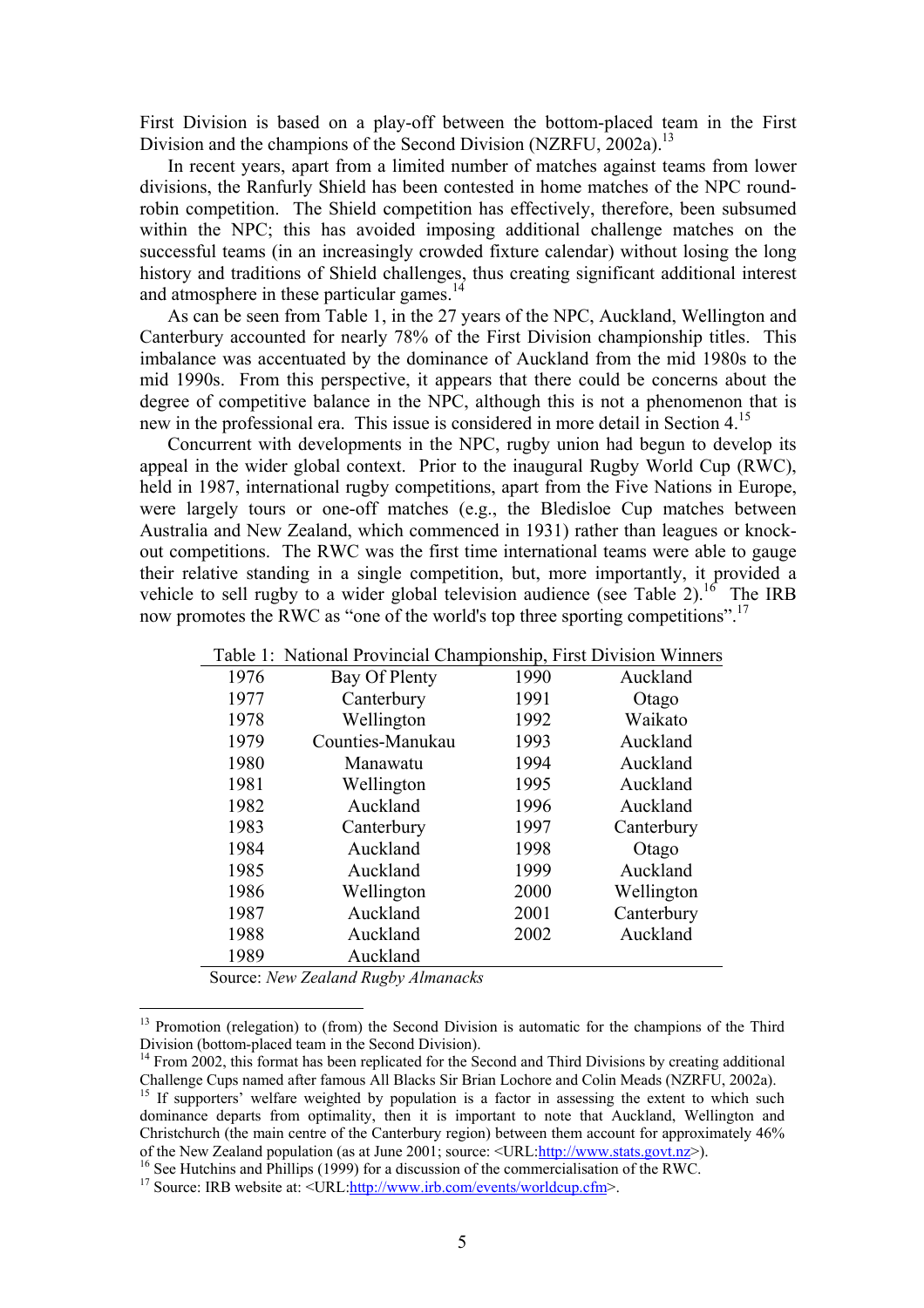| Table 2: Rugby World Cup Statistics |                                                                                       |              |              |                  |                   |  |  |
|-------------------------------------|---------------------------------------------------------------------------------------|--------------|--------------|------------------|-------------------|--|--|
|                                     |                                                                                       | Winners      | TV audience  | Total match      | Profit            |  |  |
|                                     | Main host countries                                                                   |              | (countries)  | attendances      | (US\$)            |  |  |
|                                     |                                                                                       |              |              |                  |                   |  |  |
| 1987                                | New Zealand & Australia New Zealand                                                   |              | 300m(17)     | 0.6 <sub>m</sub> | 5.3m              |  |  |
| 1991                                | UK, Ireland $&$ France                                                                | Australia    | 1.75b(103)   | 1.0 <sub>m</sub> | 37.7 <sub>m</sub> |  |  |
| 1995                                | South Africa                                                                          | South Africa | 2.6b(124)    | 1.2m             | 46m               |  |  |
| 1999                                | Wales                                                                                 | Australia    | $3.0b$ (140) | 1.7 <sub>m</sub> | 110 <sub>m</sub>  |  |  |
|                                     | Source: BugbyWorldCupWeb.com (reprinted in New Zealand Institute of Economic Desearch |              |              |                  |                   |  |  |

Table 2: Rugby World Cup Statistics

Source: RugbyWorldCupWeb.com (reprinted in New Zealand Institute of Economic Research, Update, May 2002).

Despite the increasing revenue raised from television rights, sponsorship and advertising, the IRB attempted to maintain the cherished principles of amateurism. However, the pressure to allow players to be paid openly for playing became too intense by the mid 1990s. The impetus for change came particularly from the Southern Hemisphere national unions as a result of a combination of factors involving competition between rugby union and professional rugby league for players, the deregulation of broadcasting in both Australia and New Zealand, and a struggle for television rights in both codes. This increased the demand for televised rugby competitions and the derived demand for rugby players. This put pressure on rugby union administrators to supply competitions in order both to meet the demand and to generate revenue to retain the involvement of key players.<sup>18</sup>

Deregulation of broadcasting brought an increased demand for the rights to broadcast popular sport, including league and union. Prior to 1989, Television New Zealand (TVNZ) had a monopoly on television sports coverage in New Zealand. However, the situation changed to one of multiple bidders with the establishment of TV3 (a privately owned terrestrial channel) in 1989 and, even more significantly, Sky Television (a pay-TV satellite provider) in 1990. In 1992, the NZRFU sold the broadcasting rights of the All Blacks' tour of South Africa to Sky Television; this deal provided the NZRFU with significant additional revenue, boosted significantly the number of Sky Television subscribers and ended the public broadcaster's monopoly on televising rugby union matches (Obel, 2001).

In Australia, deregulation of broadcasting in 1995 intensified competition for television rights, especially for league. This led to a split in rugby league in Australia into two competing professional competitions: the Australian Rugby League backed by Kerry Packer's Optus Vision and Super League with Rupert Murdoch's News Corporation. This put upward pressure on salaries of league players and increased the attraction of defection to league from still-amateur union players in Australia and New Zealand.<sup>19</sup> In response to a potentially damaging drain of players to league and the market opportunity that existed for union competitions that would meet the increased demand for televised rugby union, the national organizing bodies, the NZRFU, the ARU and SARFU, combined to form SANZAR and agreed a contract worth US\$550m

<span id="page-6-0"></span><sup>&</sup>lt;sup>18</sup> Rivalry between rugby union and league has been intense since 1895 when 22 English clubs split away from the RFU and formed the Northern Union in order to be able to pay players. Although rugby league developed into a distinctively different game from union, it requires a sufficiently similar set of skills and characteristics to be a close substitute for union players.<br><sup>19</sup> New Zealand television audiences' interest in rugby league was increased in 1995 when the New

<span id="page-6-1"></span>Zealand-based Auckland Warriors (later re-branded the 'New Zealand Warriors') entered the Australian domestic rugby league competition.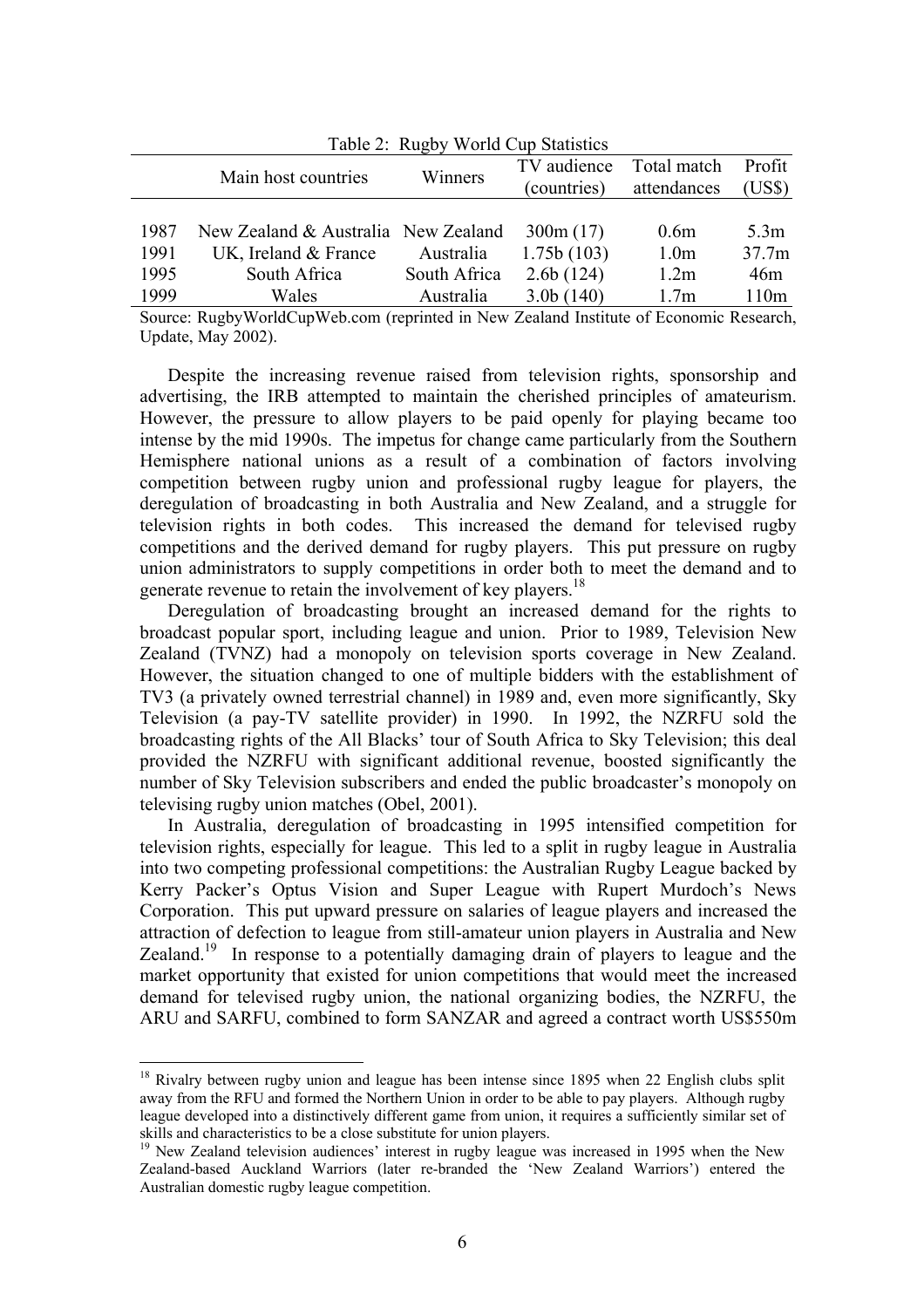over ten years with News Corporation. Before this came to fruition, the national unions had to fight a rearguard action to prevent the loss of key players to the World Rugby Corporation (WRC), a rival global professional rugby organization backed by Kerry Packer. For a variety of reasons (well documented in Obel, 2001), the WRC collapsed, but the threat posed by the WRC led to the introduction of professional contracts in order to retain key players. This left SANZAR in a dominant position, with commercial control over the most exciting and valuable competitions in Southern Hemisphere rugby. It was thus able to exert sufficient pressure on the IRB to renounce the amateur eligibility rules and hence legalize the Southern Hemisphere professional contracts.

The Super 12 competition is an annual trans-national competition involving 12 regional teams (three from Australia, four from South Africa and five from New Zealand) organized through the award of franchises by SANZAR. A franchise effectively guarantees a team a regional monopoly, similar to the territorial monopoly granted to team owners of franchises in North American baseball. There is a much greater degree of centralization in the construction of the Super 12 teams compared to the NPC. In New Zealand, provinces close together were brought together under regional banners with home games spread among different centres, but with a majority of matches at the main population centre. Each New Zealand-based franchise has associated with it a 'brand': the Blues, the Chiefs, the Crusaders, the Hurricanes and the Highlanders.<sup>20</sup> Initially the four South African sides were provincial but by 1998 they also became regionally based (the Bulls, the Cats, the Sharks and the Stormers). The three Australian teams are state teams: the Brumbies (ACT), the Reds (Queensland) and the Waratahs (New South Wales). Each team plays every other team once (home or away) in a round robin, with the top four qualifying for the semi-finals. The Super 12 format builds upon intense traditional rivalries both within New Zealand between the main urban-centre provinces, which are the core of each of the five New Zealand franchises, and, at the international level, between the three Southern Hemisphere countries that have, between them, won the four RWC competitions.<sup>[21,](#page-7-1)[22](#page-7-2)</sup>

Both SANZAR and News Corporation are also involved in the annual Tri-Nations competition, which features the three countries' national teams: the All Blacks, the Springboks (South Africa) and the Wallabies (Australia). Each team plays home and away matches against its opponents in a season.<sup>23</sup> With the new competitions came performance awards to encourage try-scoring play. In addition to four competition points for a win, a bonus point is awarded if a team scores four or more tries in a game; a bonus point is also available to a team for losing by seven points or less. These

<span id="page-7-0"></span> $20$  The current coverage of the franchises (with provincial unions in parentheses) is, from north to south: Blues (Auckland, North Harbour, Northland), Chiefs (Waikato, Bay of Plenty, Counties Manukau, King Country, Thames Valley), Hurricanes (Wellington, Taranaki, Manawatu, Poverty Bay, East Coast, Hawke's Bay, Wanganui, Wairarapa Bush, Horowhenua-Kapiti), Crusaders (Canterbury, South Canterbury, Mid-Canterbury, Marlborough, Nelson Bays, West Coast, Buller) and Highlanders

<span id="page-7-1"></span><sup>(</sup>Otago, Southland, North Otago).<br><sup>21</sup> Unlike the NPC, the Super 12 has no hierarchical divisional structure and no promotion/relegation. There is currently considerable debate about the future structure of the competition, briefly discussed further in Section 4 below.<br><sup>22</sup> Earlier attempts to establish cross-national provincial-level competitions included the Super 10

<span id="page-7-2"></span>competition, a forerunner to the Super 12, and the lower-profile CANZ competition, involving provincial teams from Canada, Argentina, New Zealand and Pacific Island nations.<br><sup>23</sup> Bledisloe Cup matches between Australia and New Zealand have been subsumed within the Tri-

<span id="page-7-3"></span>Nations competition. This has reduced the uncertainty of outcome of the overall Bledisloe Cup series significantly because, with only two matches, the challenger needs to win both (or, at least, get a win and a draw) to reclaim the Cup.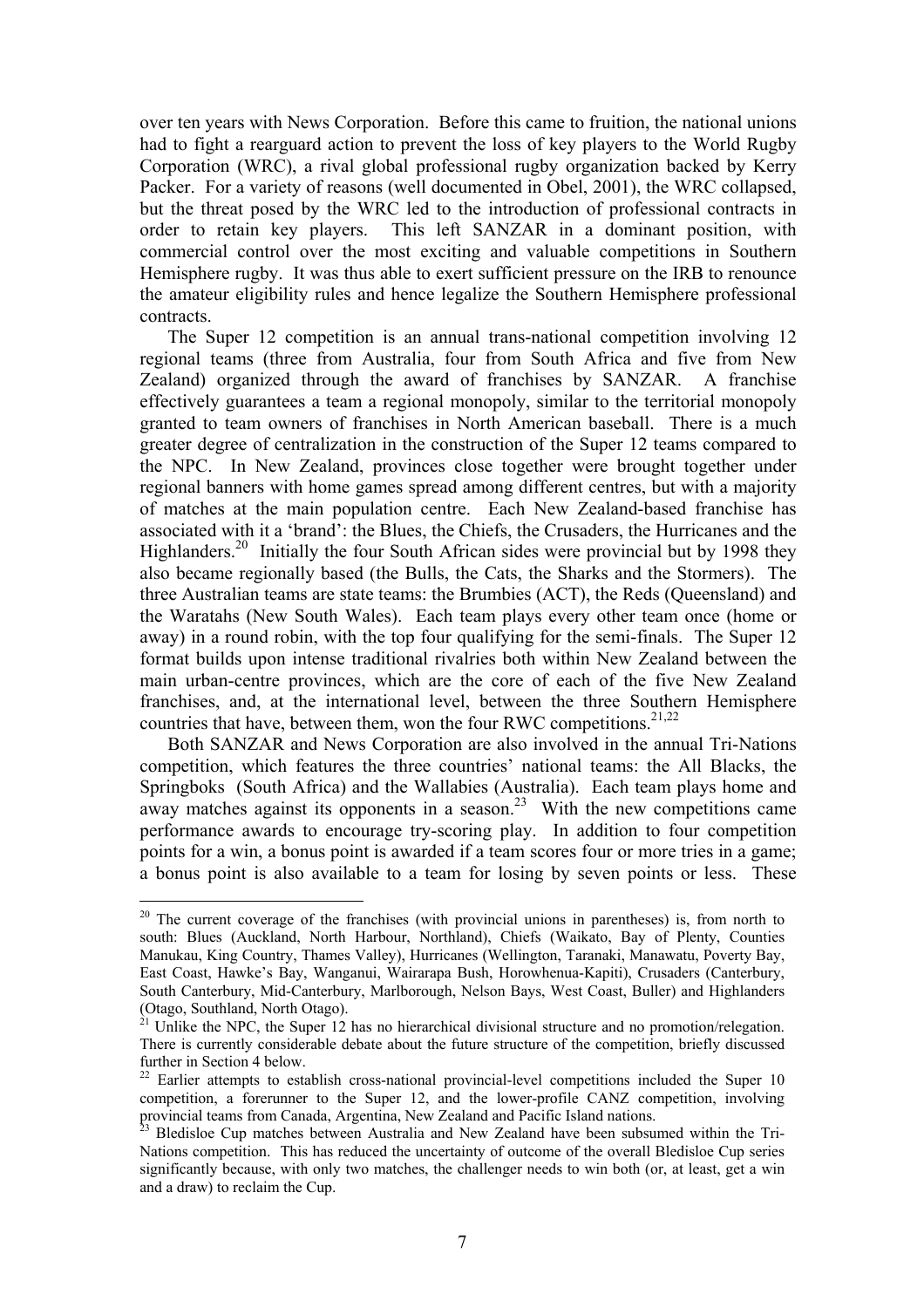provide incentives to aim for try-scoring plays over penalty opportunities and encourage teams to strive to score points, even if there is relatively little chance of overhauling their opponents.



Figure 1: The Financial Impact of Professionalism

Even prior to 1995, media-generated income had replaced revenue from gate takings, tours and match surcharges as the NZRFU's main revenue source but the television-rights deal with News Corporation, plus commercial sponsorship of the All Blacks and the various competitions, represented a major structural shift in the NZRFU's revenue streams. As Figure 1 clearly demonstrates, the NZRFU gained control over substantial media-generated and sponsorship income, which quickly came to dwarf its revenue from gate takings.

The contract between News Corporation and SANZAR meant that the NZRFU lost control over which television channel could televise rugby union matches in New Zealand. Sky Television purchased the exclusive rights to all domestic and transnational rugby union matches, outbidding TVNZ. This led to two classes of television rugby watchers in New Zealand (those with access to pay television and those with free-to-air channels only) and to considerable public debate about commercial reality versus what many regarded as the right of all New Zealanders to view a cultural icon.

While a highly dominant team can still maintain spectator interest from partisan traditional/core supporters, such an arrangement is less likely to be attractive to a television audience composed of neutrals interested in attractive competitive matches and close overall competitions. The huge growth in the importance of broadcast revenue for New Zealand rugby has the potential to have significant effects on the structure of competitions involving New Zealand rugby teams, and competitive balance may matter more in future media-led developments. Hence, a natural focus is the degree of, and changes in, outcome uncertainty and competitive balance of the various competitions, which are considered in more detail in Section 4.

Source: NZRFU *Annual Reports*, 1996-2001.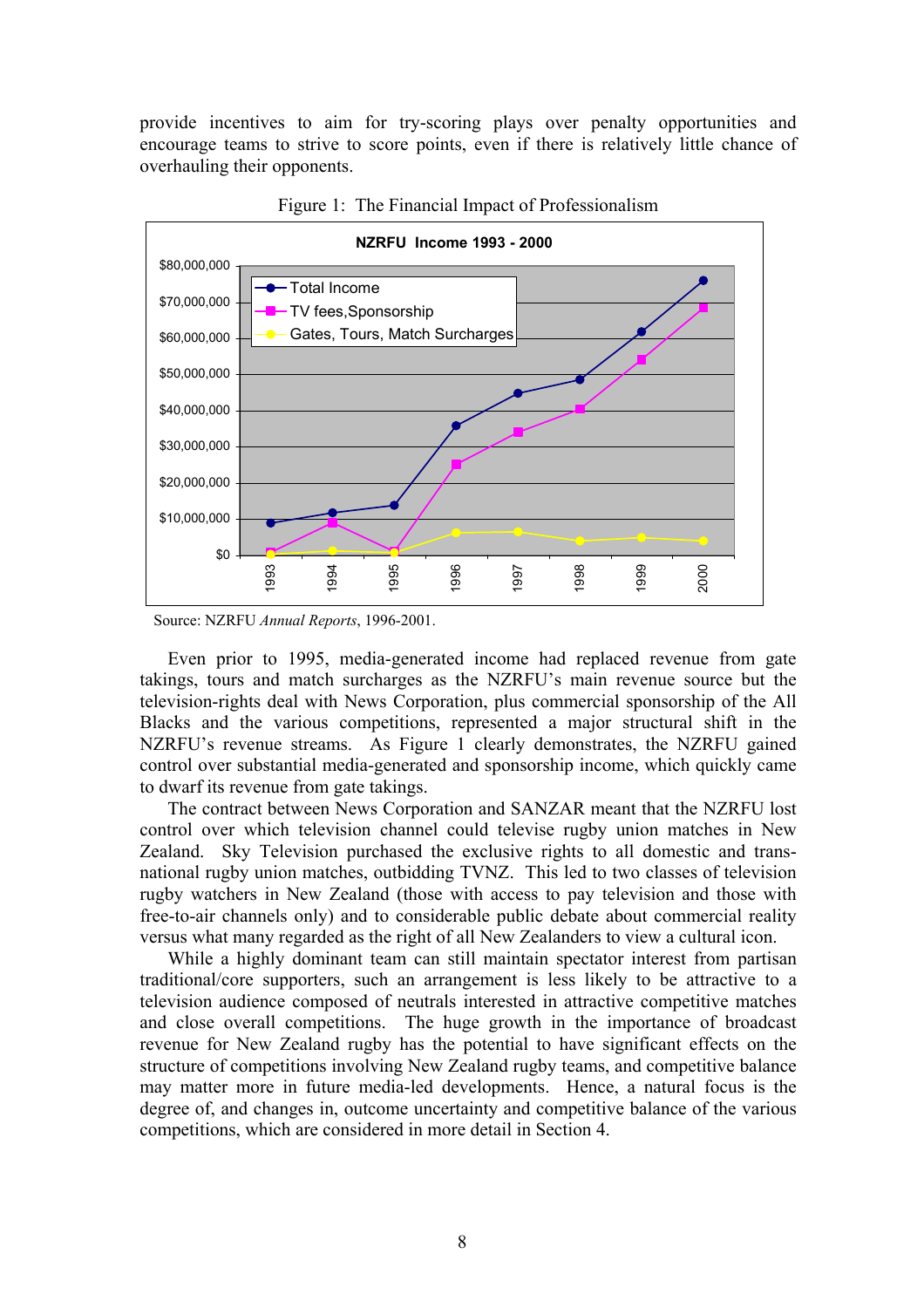## **3 Organizational Structure, Competitive Balance and the Labour Market for Rugby Players in New Zealand**

The conventional view in the literature on the economics of professional sports is that "[s]ports leagues are in the business of selling competition on the playing field" (Fort and Quirk, 1995, p.1265). The "uncertainty of outcome hypothesis" (UOH) (Rottenberg, 1956) postulates that a positive relationship exists between spectator interest (and hence gate attendances, television audiences and other revenue sources) and the uncertainty of outcome of individual matches and of the overall competition.<sup>24</sup> Competitive balance matters because it ensures a degree of uncertainty of outcome. If teams end up with greater financial resources (due to larger or more committed fan bases, more lucrative sponsorship deals, etc), then, in a free market, they have the ability to hire better players, improve team performance and increase their dominance, which, in turn, undermines competitive balance and uncertainty of outcome. Restraints on trade and other policy interventions (including revenue redistribution, through sharing of gate and television revenue, and labour market policies such as the implementation of reserve option clauses, player drafts, salary caps/maximum wage) have often been justified as means to cross-subsidize teams, on the grounds that unfettered competition will not produce competitive balance.<sup>[25](#page-9-1)</sup>

However, the theoretical implications of free agency and specific policy restrictions for competitive balance depend on the assumptions made about, *inter alia*, the objectives of the teams and whether the stock of playing talent within the league is fixed. Analysis of North American sports leagues is usually based on the assumptions of profit maximization and a 'closed' league, in which the total stock of player talent is fixed, so that one team's gain when attracting a star player is another's loss. Under these assumptions, a key result is the invariance of competitive balance to different institutional arrangements in the labour market for players; interventions such as a maximum wage, a reserve clause and sharing gate revenue do not affect competitive balance relative to a free-market outcome, although they are likely to affect the distribution of revenues (Fort and Quirk, 1995).<sup>26</sup> Revenue sharing can, however, offset revenue imbalances due to the different sizes of local markets and ensure the viability of teams in markets that generate less revenue, although it reduces players' salaries (Fort, 2000; Dobson and Goddard, 2001, pp. 138-140).<sup>[27](#page-9-3)</sup>

<span id="page-9-0"></span> $24$  As Dobson and Goddard (2001, pp. 125-6) emphasize, "[u]ncertainty of outcome is the lifeblood of any sporting event: take away the element of uncertainty and competitive sport degenerates into sterile exhibition". However, empirical evidence on the UOH is mixed and some commentators have questioned its central role as an organizing principle in the analysis of professional team sports (Downward and Dawson, 2000). 25 Fort and Quirk (1995), McMillan (1997), Downward and Dawson (2000) and Dobson and Goddard

<span id="page-9-1"></span><sup>(2001)</sup> provide useful discussions of the different methods used to attempt to restore financial

<span id="page-9-2"></span> $26$  There are different views on the effects of salary caps; Fort and Quirk (1995) argue that a salary cap can improve competitive balance, but Vrooman (2000) argues that it can worsen it. Either way, enforcement is a major problem, as illustrated by the discovery in 2002 that the Bulldogs were breaching their salary cap in the National Rugby League (the Australian rugby league competition).<br><sup>27</sup> A dissenting view to this conclusion is Szymanski (1998) and Hoehn and Szymanski (1999) who

<span id="page-9-3"></span>argue that, in a model with profit maximizing teams but diminishing marginal increases in win-ratios in response to increases in talent, gate-revenue sharing makes competition less balanced whereas sharing of television revenues can enhance competitive balance. However, under win-ratio maximizing, "all redistributed income would go into player investment and the disincentive effects of revenue sharing would disappear" (Hoehn and Szymanski, 1999, p.221).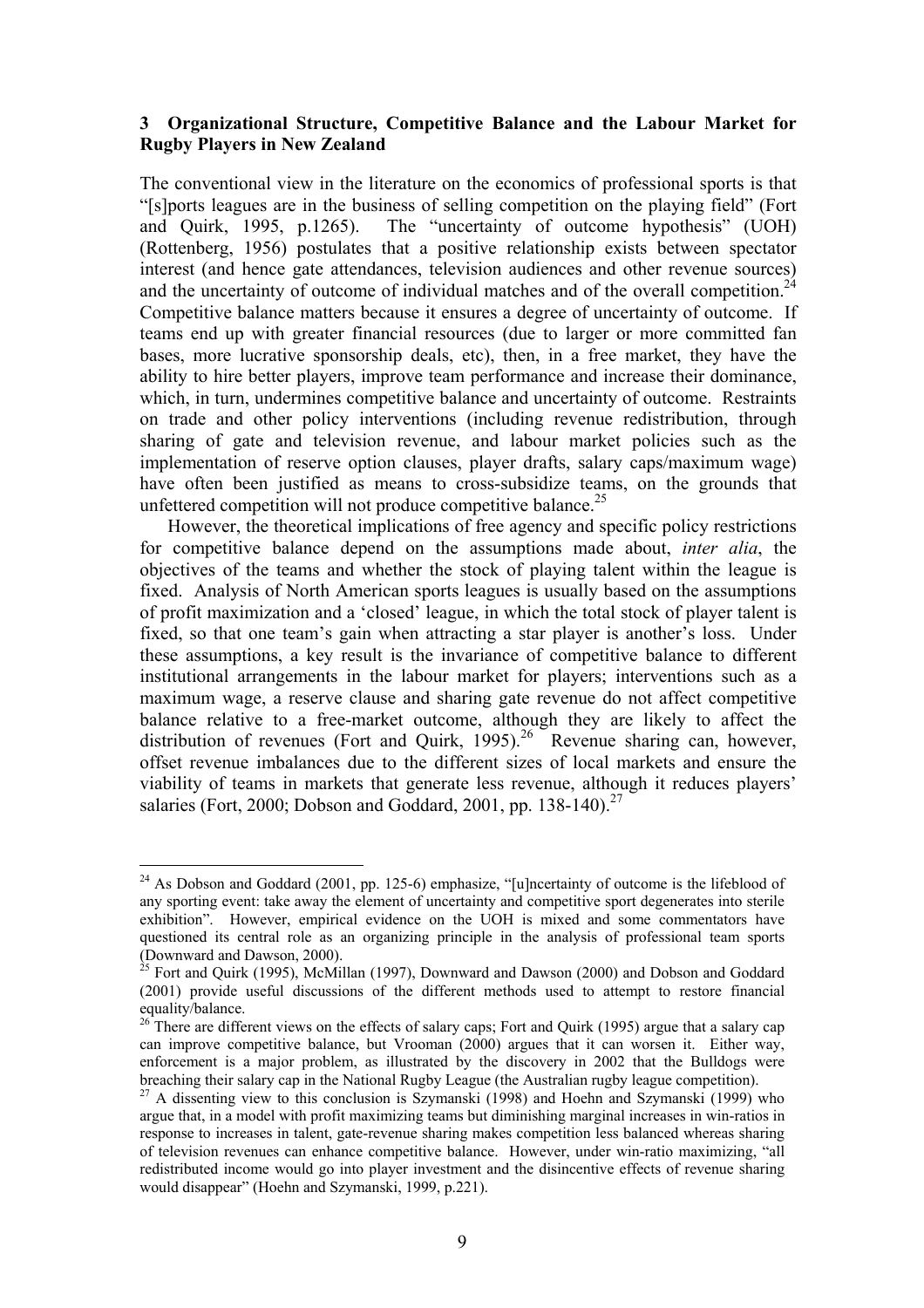An alternative assumption about teams' objectives is that, rather than maximize profits, teams aim to maximize win ratios. Under this assumption, revenue sharing does affect competitive balance (e.g., Késenne, 2000). Also, analyses of European football (e.g., Dobson and Goddard, 2001, Ch. 3) favour the use of an 'open' model, in which player talent can be traded with teams from outside the domestic league. For comparable objectives of teams, competition should be more balanced in open leagues than in closed leagues. Win-ratio maximizing teams (modelled as revenue maximizing subject to a minimum profit constraint) make for less balanced competition than profit maximizing teams, because of the latter's reluctance to over-spend on players (Dobson and Goddard, 2001, pp.140-146).

How do these models relate to the situation in New Zealand rugby union? In terms of the supply of player talent and the closed/open characterization, New Zealand rugby lies somewhere between the two extremes, but closer to the former. Player eligibility restrictions currently allow an NPC team to include only two players that are ineligible to play for New Zealand national teams (NZRFU, 2002b)<sup>28</sup> and eligibility for the Super 12 franchises is, in practice, more stringent given the role of Super 12 as preparation for All Blacks selection. However, the model is much more open in the other direction, in that New Zealand rugby players can switch to rugby league or play union in other countries (especially in Europe and Japan). Because of the somewhat controversial restriction imposed by the NZRFU that selection for the All Blacks requires a player to be playing in New Zealand, the attraction of playing overseas has been greater for players who are towards the end of their careers and/or who perceive themselves to be out of contention for selection for the All Blacks.[29](#page-10-1) The current eligibility requirements might, therefore, be interpretable in terms of a partially closed model, in that, particularly in terms of elite players, teams are effectively competing for players from the domestic pool. However, the zero-sum characteristic, arising from reallocation of a fixed *stock* of player talent, of the closed model is an important driver of its predictions. An aspect of the New Zealand rugby scene (and other sports) that could possibly alter conclusions from such a model is the extent of the *flow* of new talent which comes through the network of school and club rugby and/or lower divisions; the allocation of this flow is unlikely to be independent of the existing distribution of financial resources as provinces with franchise bases in the Super 12 are attractive to the best new talent.<sup>30</sup>

In addition, for the NPC, the Super 12 and for New Zealand rugby overall, the assumption that teams aim to maximize their win ratios subject to a financial constraint is likely to be more appropriate, at least at this stage of the development of professionalization, than the profit-maximizing assumption. However, if Fort's (2000) argument that profit-maximizing national structures dominate win-ratio-maximizing

<span id="page-10-0"></span><sup>&</sup>lt;sup>28</sup> To play for New Zealand, players either have to be born there, or have one New Zealand-born parent or grandparent, or have lived in New Zealand for an unbroken period of three years and, if over 18, have never played for another country in an international fixture (NZRFU, 2002b). The aim of the player eligibility regulations is to encourage players keen to play in the NPC not to play for another country, which would later make them ineligible for selection for New Zealand national teams.<br><sup>29</sup> There has been concern, however, that such an erosion in the depth of experienced quality players

<span id="page-10-1"></span>affects the development of new players and coaches (Laurie Mains, "Keeping players in New Zealand has to become a priority", *Otago Daily Times*, October 4, 2002) and could affect competitive balance, particularly in the NPC. In 2002, there are over 650 registered New Zealanders playing rugby professionally overseas (Paul Verdon, "Is our national game truly losing ground?", *National Business Review*, September 20, 2002).<br><sup>30</sup> The importance of maintaining the flow is clearly recognised by the NZRFU (McCaw, 2001) and is

<span id="page-10-2"></span>especially crucial for what has developed, under professionalization, into a physically very demanding sport in which players' 'playing window' is likely to decrease.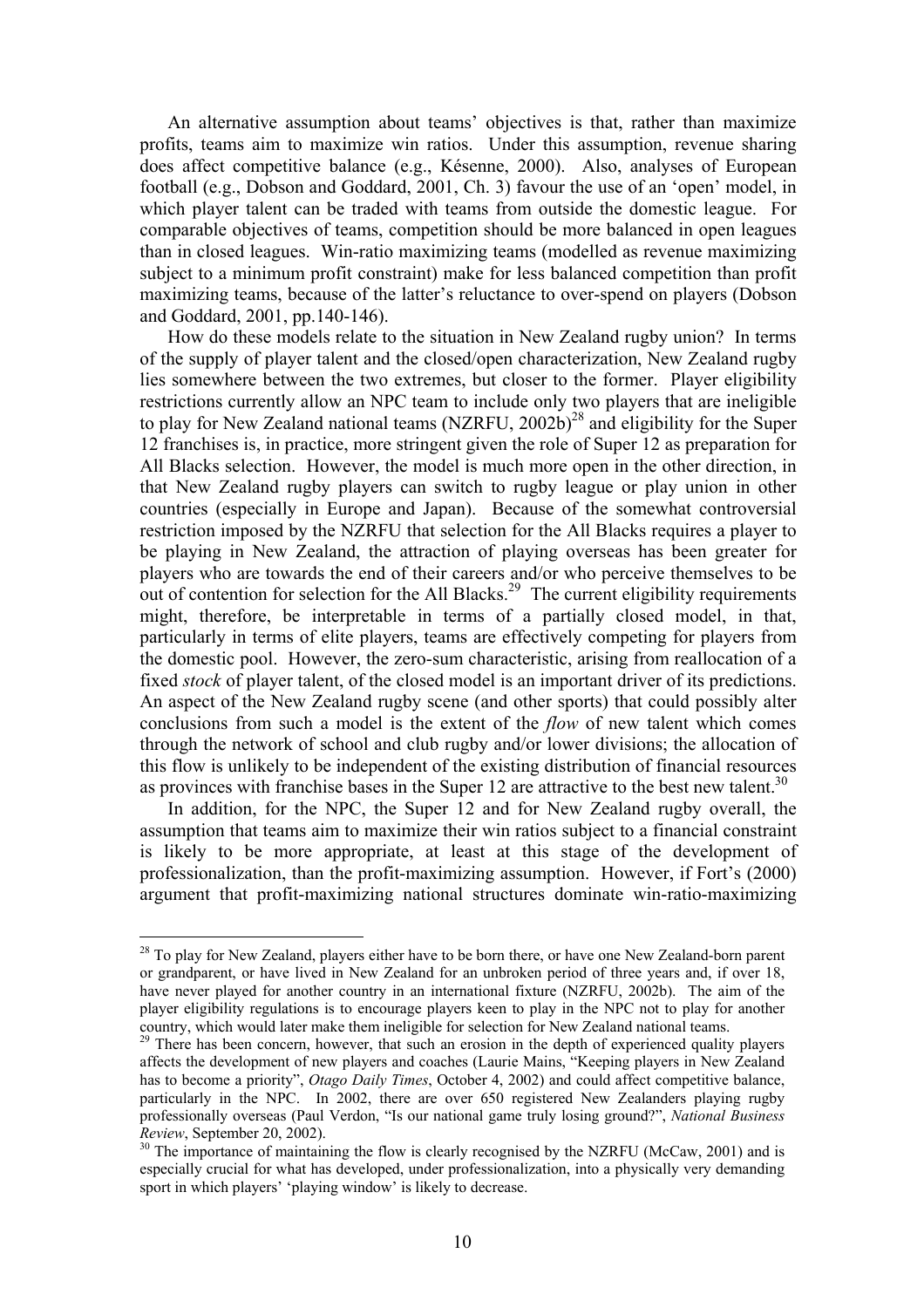structures is correct, then it will be of interest to monitor SANZAR's and the NZRFU's decisions over time as rugby moves further into the professional era.

Through its role in SANZAR and its discretionary control over significantly increased revenue flows (see Figure 1), the NZRFU has become much more powerful in terms of its potential to influence the future of rugby both locally and globally. Since its formation, as an alliance of provinces, the NZRFU has maintained a 'bottom up' control structure; the provincial unions are associations of autonomous clubs, and the Board of the NZRFU consists of representatives elected by the provincial unions.<sup>[31,](#page-11-0) 32</sup> As McMillan (1997) emphasizes, the key issue is finding the right degree of centralization that provides an optimal balance between control and incentives. By comparison with sports-governance models in other sports, the Boston Consulting Group (1994) report on New Zealand rugby characterizes the NZRFU model as a 'midway model' between the extremes of a high degree of control by teams (epitomized by English Premier League football) and a high degree of control by an independent body or commissioner (as in US football, basketball and baseball). However, in the last resort, the underlying objectives and the policy interventions enforced are of more relevance than the governance model *per se*.

The governance issue relates to the debate about the appropriate analogy for leagues and their constituent teams in terms of the characterizations of firms in microeconomic theory. The generally held view appears to be that sporting leagues are best represented as cartels (e.g., Sloane, 1971) rather than as monopoly firms (Neale, 1964). In the cartel model, clubs/teams correspond to firms which, while co-operating to a degree to provide on-field competition, have more freedom of action with respect to investment in players and stadia, pricing, merchandising, sponsorship, etc. In contrast to this received view, McMillan (1997, p.109) argues that a more appropriate analogy for the NZRFU (representing New Zealand rugby as a whole) is "not with a unitary firm but with a multidivisional firm whose divisions have considerable autonomy". This view is based on Coase's (1937) notion of a firm as an entity that internalises interdependencies that cannot be handled through market transactions, which McMillan argues include the shared provision of competitive balance and synergies in performance that arise among players.<sup>[33,](#page-11-2)[34](#page-11-3)</sup>

One particularly distinctive feature of New Zealand rugby that is not represented in existing theoretical models in the literature on professional team sports is the importance of the international success of national teams (in this case, particularly, the

<span id="page-11-0"></span><sup>&</sup>lt;sup>31</sup> Currently, in 2002, the Board of the NZRFU is made up of six regional representatives (two each for three broad regions: 'Northern Zone', 'Central Zone' and 'Southern Zone') plus one Maori representative and two independent board members. All 27 unions vote, with the number of votes per union depending on the number of teams playing in a region (Alistair McMurran, "Southern unions

<span id="page-11-1"></span>agree to disagree", *Otago Daily Times*, August 30, 2002).<br><sup>32</sup> The potential for sanction by the provincial unions of abuse of central control or perceived lack of competence on the part of the NZRFU is well illustrated by the reaction to the NZRFU's loss of subhosting rights, in April 2002, for the 2003 Rugby World Cup, and the subsequent independent review into the reasons for this loss (Eichelbaum, 2002). The provincial unions deemed that the resignation of the CEO and the Chairman of the Board constituted an inadequate response and forced the entire Board to stand down and seek re-election (*National Business Review*, "NZRFU board gets red card", August 6, 2002). 33 The existence of synergies, whereby a new player can improve the whole team's performance by

<span id="page-11-2"></span>more than his own contribution, implies that, because there are increasing returns to player talent, players cannot be paid their marginal value product. However, this effect would also seem to apply in

<span id="page-11-3"></span> $\frac{34}{34}$  An alternative analogy is to regard the league as a joint venture (e.g., Flynn and Gilbert, 2001), an interpretation that seems to fit SANZAR's role with respect to the Super 12.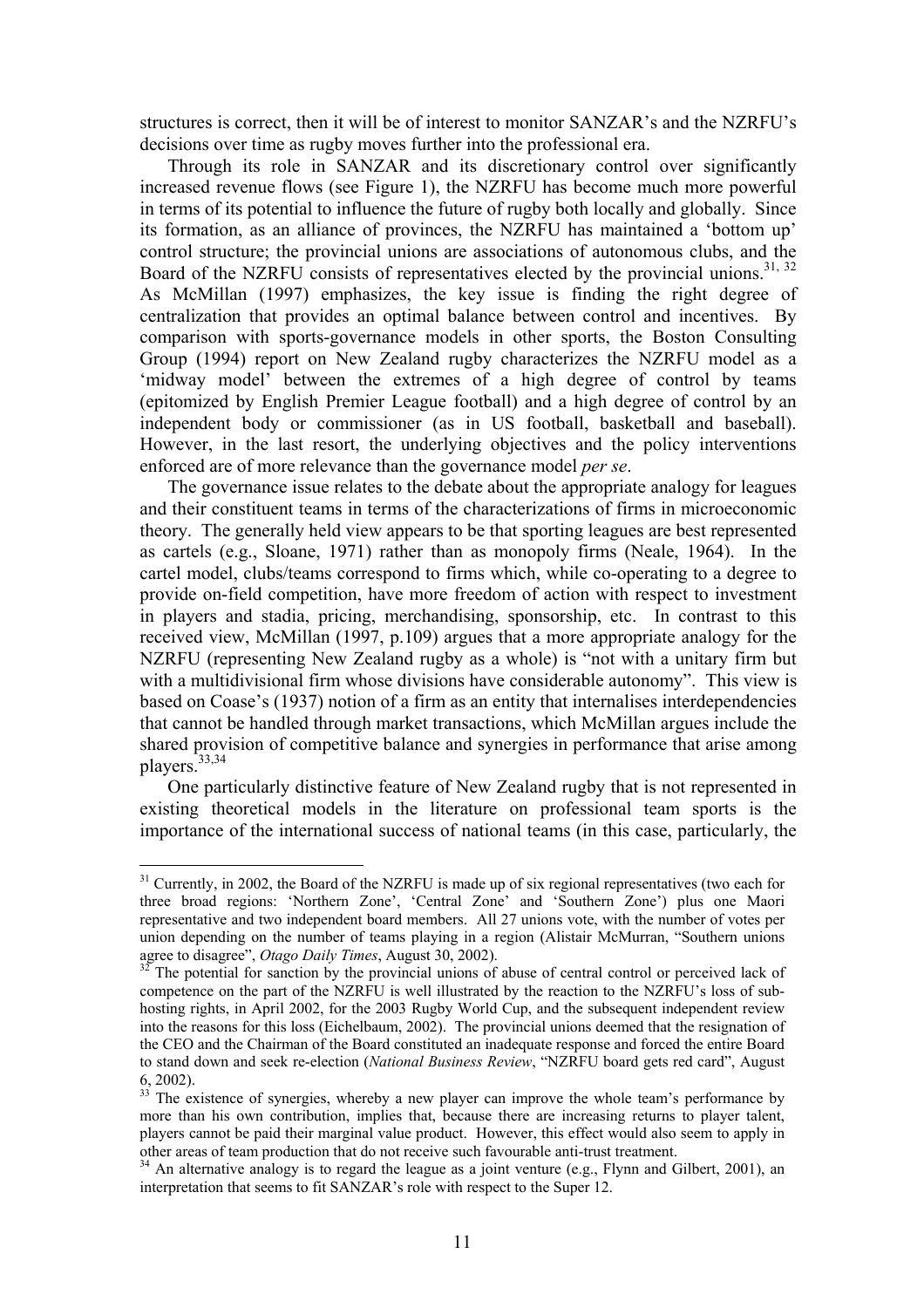All Blacks), noted by McMillan (1997, p.98) as an important element of the justification for some degree of restriction on free-market outcomes in the case of New Zealand rugby. This objective is emphasized in two of the four 'key focus areas' identified by the NZRFU (2001b); these relate to "[e]nsuring the All Blacks are the best in the world" and "[t]aking a managed approach to the game nationally to build the basis of strong international teams".<sup>35</sup> In team sports there is a well-known externality whereby competition in leagues will not necessarily be forthcoming on the basis of incentives facing individual teams. In New Zealand rugby, there is also what could be described as the 'All Blacks externality'; if maximizing the performance of the national team is an important objective, then provinces maximizing their own objective functions in a free market will not necessarily achieve this.<sup>[36](#page-12-1)</sup>

The emphasis on All Blacks success has led to a player labour market with some unique features. Effectively, whatever its characterization in the output market, the NZRFU has monopsony power in terms of the labour market for professional rugby union players in New Zealand and has implemented payment structures, as well as regulations on mobility and eligibility, that, it would argue, are designed to strengthen the All Blacks team. Whatever their merits in that regard, they will also have the effect of depressing players' salaries relative to a free-agency situation. With the introduction of the Super 12 competition, the NZRFU initially contracted 150 players and five coaches to the five regionally based New Zealand franchises (Obel, 2001, p.149), but, due to the ongoing threat of overseas competition, the NZRFU expanded its contract base to include younger players ('Colts') and other emerging players. A distinctive aspect of the NZRFU's approach is a centralized contracting system in which Super 12 players and franchise coaches hold contracts with the NZRFU, not the franchises or the provincial unions. These contracts require a player to play (if selected) for up to five different teams (including Super 12, NPC, All Blacks and other national representative teams) (Obel, 2001, p.169).<sup>[37,](#page-12-2)38</sup> Tiered collective contracts agreed between the NZRFU and the Rugby Union Players Association currently cover the country's top 220 players and specify general terms and conditions and minimum levels of payment dependent on participation in various teams and competitions.<sup>39</sup> Players, however, are free to negotiate their own salaries and length of contract. Unlike the situation in some countries (e.g., Australia), rugby players' contracts in New Zealand do not entitle them to receive an agreed percentage of broadcasting and sponsorship revenue.

<span id="page-12-0"></span> $35$  The NZRFU (2001b) see "a strong All Blacks and other national teams being commercially valuable which, in turn, will see revenue reinvested into the local game which, also in turn, will ensure we continue to produce top players". Other national teams include the Black Ferns (the national women's team), New Zealand Maori, Sevens, Under 21 and Under 19 teams

<span id="page-12-1"></span> $\frac{36}{10}$  The experience of club versus country conflicts in English football and English rugby union, in which players' contracts are with individual clubs, suggests that there would be trade-offs in an unregulated system. The RFU has faced the situation where it could not demand players' release from

<span id="page-12-2"></span> $37$  The requirement to participate in several competitions means that players contracted to the NZRFU are less likely to participate in 'grass roots' club rugby, which may have implications for the standard of play and reduce general interest in the lower levels of competition.

<span id="page-12-3"></span><sup>&</sup>lt;sup>38</sup> Additional players, without Super 12 contracts, are directly contracted by their provincial unions to play in the NPC.

<span id="page-12-4"></span>Under contracts effective from the beginning of 2002 for three years, minimum levels of annual payment are: Super 12 NZ\$65,000, All Blacks NZ\$85,000. National Sevens representatives get a \$NZ20,000 retainer and NZ\$1800 per tournament. NPC players negotiate with their provincial unions. (NZPA, "New Zealand professional players sign collective contract", December 15, 2001, <URL[:http://www.rupa.com.au/>](http://www.rupa.com.au/)).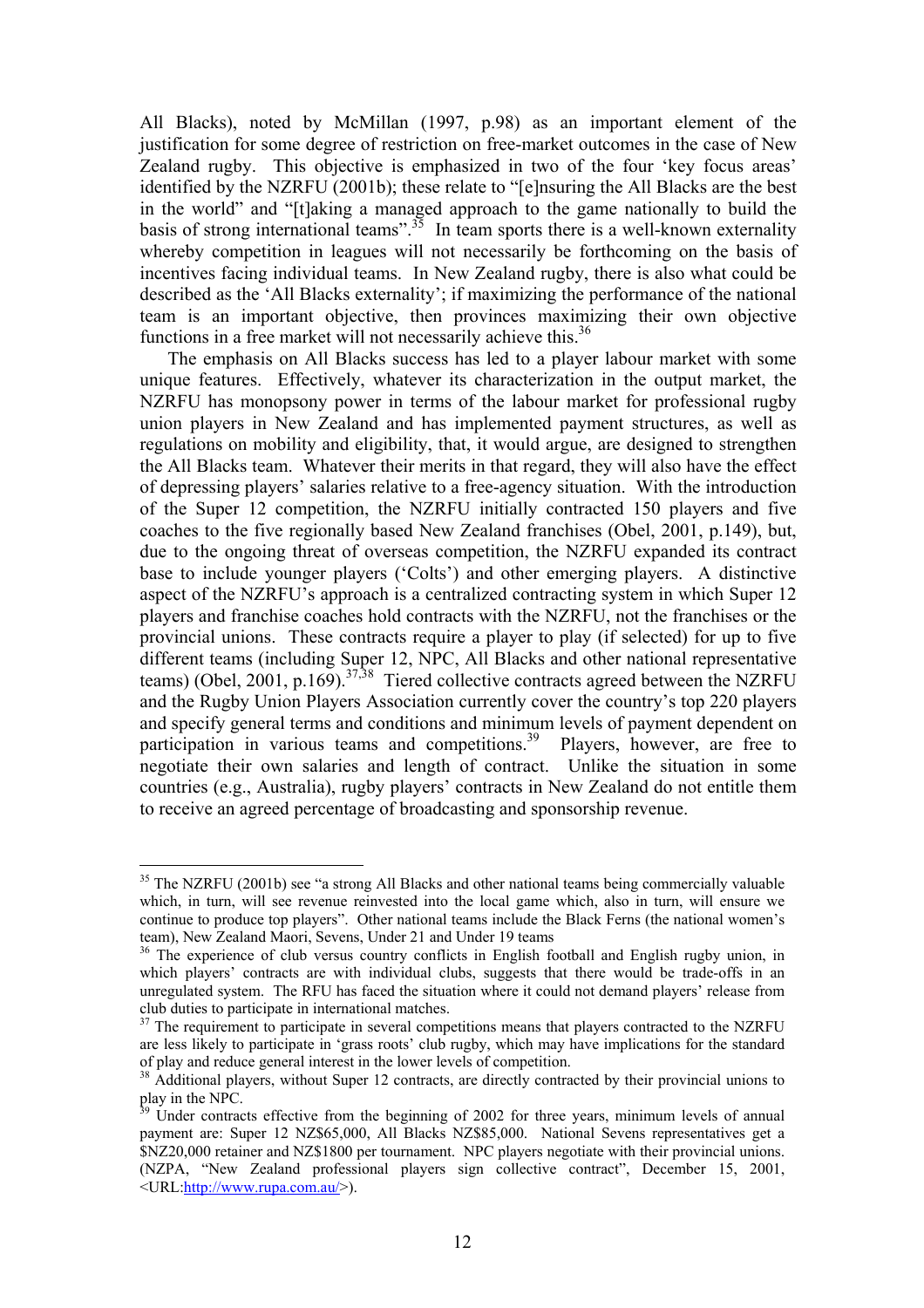Initially, Super 12 coaches select players from the provincial teams from their franchises. Players that are not selected for the Super 12 squad from their home franchise are placed into a pool of 'draft' players; Super 12 coaches can call on this pool to fill any 'deficient' positions in their squad.<sup>40</sup> Where a particular player is wanted by more than one franchise, the coaches discuss selection needs and the NZRFU may get involved in the process. In the interests of player welfare and continuity, if the player has been drafted to a franchise before, then that franchise is preferred. In some cases the NZRFU exerts some control over the composition of the Super 12 squads or the playing positions of particular players, sometimes against the wishes of the Super 12 coaches, in order to develop a wider set of players than would otherwise have occurred. Obel (2001, p.168) interprets this as the NZRFU aiming "not to create balance in the competitive strength of the teams … but rather to strengthen the pool of players from which to select the All Blacks team *and* to ensure New Zealand success in the Super 12 competition".<sup>41</sup> However, while the NZRFU may have multiple objectives with regard to the Super 12, the importance of the attractiveness of Super 12 to a worldwide television audience (in nearly 100 countries) and the presence of teams from Australia and South Africa are likely to offset any (probably marginal) effects this might have in lowering competitive balance.

In addition to the potentially high degree of central control that the NZRFU has to allocate players with Super 12 contracts to a particular franchise, a domestic transfer system was established with the aim of preventing richer unions from bidding away all the top players from smaller unions in the NPC. This caps at five the number of players a provincial union can 'buy in' in any year, including, at most, one current All Black and two former All Blacks or Super 12 players. Maximum transfer fees are also specified; these depend on the categorization of the player in a system of bands defined by experience and playing level (McMillan, 1987, pp.102-3; Obel, 2001, pp. 221-4). This restraint on player movement was approved by New Zealand's Commerce Commission and supported by a High Court ruling in response to an appeal by the Rugby Union Players' Association. The Court ruled that the restrictions would "promote evenness of competition, continued player development, and team stability" (*Rugby Union Players' Association Inc v Commerce Commission* (No 2), 1997, 305). However, the transfer system does not appear to have been a major barrier to the recruitment of top players by the unions with Super 12 bases; Obel (2001, p.223) presents data on transfers showing that NZRFU-contracted players have become increasingly more concentrated in Super 12-base unions (with only about 20% affiliated to non-Super 12-base unions in 2000). Data on players' salaries are not available, but it is likely that salaries have been depressed to some degree by the transfer system.

While the structure of the NPC was refined over time to enhance competitive balance (see the discussion in Section 2), the NZRFU initially took a hands-off

<span id="page-13-0"></span><sup>&</sup>lt;sup>40</sup> In some sports, excessive player turnover has been found to alienate fans and reduce gate takings and television revenue; see Kahane and Shmanske's (1997) results for US Major League baseball. In their analysis of the determinants of Super 12 attendance, Owen and Weatherston (2002) include a variable measuring the number of players drafted into the squad from outside the home franchise, but the coefficient on this variable is not statistically significant.

<span id="page-13-1"></span> $41$  While, to a significant degree, strengthening the All Blacks is well served by having eligible players playing in competitive competitions, a comment from John Hart (All Blacks' coach, 1996-1999) in an interview conducted in 1998 with Obel (2001, p.168) emphasizes that maximizing competitive balance in the Super 12 competition conflicts with the objectives of the NZRFU: "… what we want to achieve is to get five good sides but ensure that we have got two or three that are really competitive to win the final. Because there is no point in having five even sides, we are going to get beaten. The desire to even-out our five sides will only make our competitive strength weaker".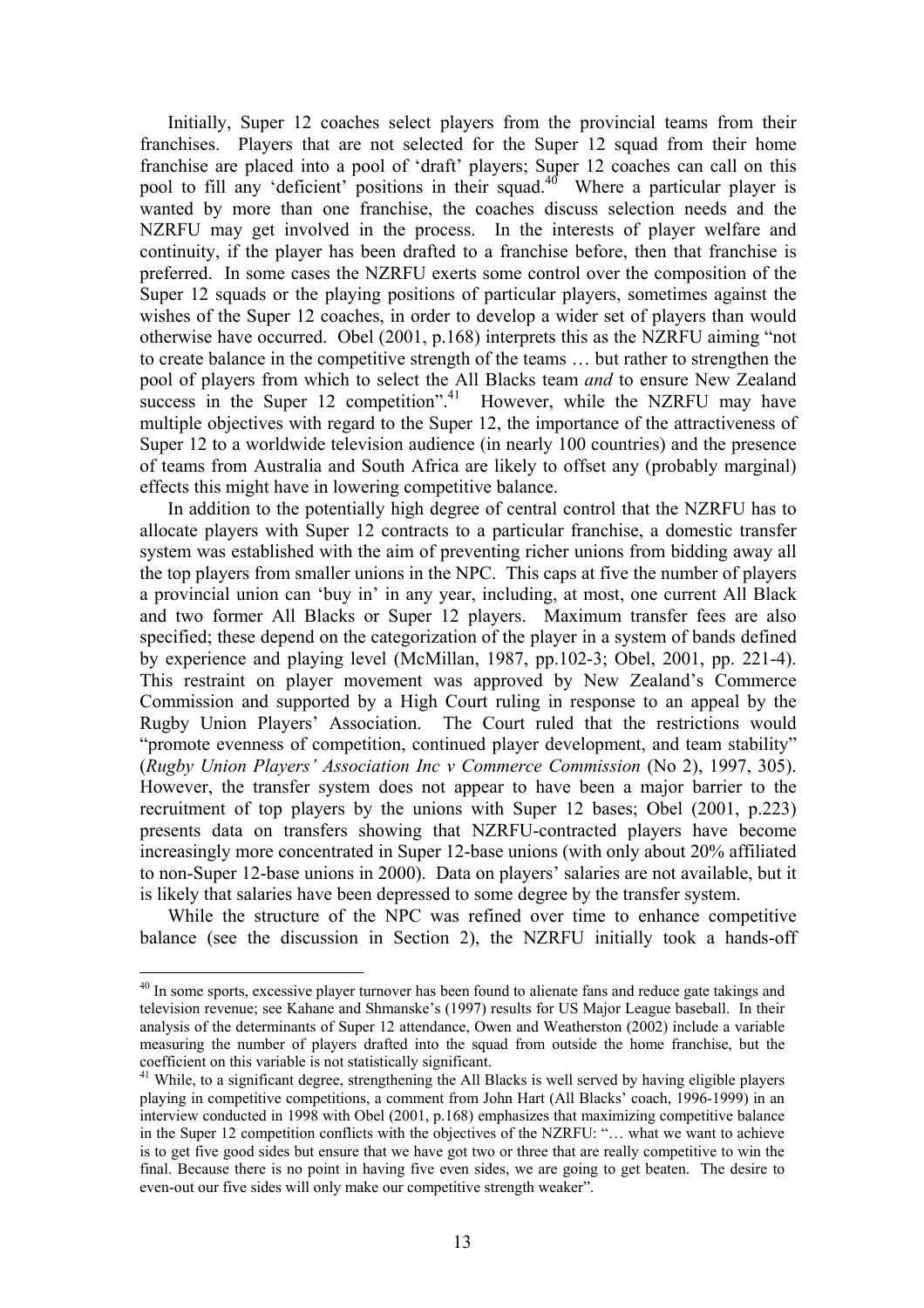approach to revenue arrangements, particularly in comparison with revenue-sharing arrangements common in North American professional sports leagues. The allocation of gate receipts, whereby unions retain gate receipts from their home round-robin matches, favours the urban-based unions with larger population bases and creates significant financial inequality. The sharing of gate takings applies only to the play-off matches, for which the home union receives 40% of the net gate revenues, with the remaining 60% split equally between the visiting union and the NZRFU (McMillan, 1997). Increasing television coverage of First Division matches also enabled the larger unions to attract major sponsorship.<sup>42</sup> For example, for the Canterbury Rugby Football Union (CRFU), home base for the Crusaders, sponsorship and signage income (over its three brands CRFU, Crusaders and 'Team Canterbury', a fund aimed at retaining and recruiting players) totalled approximately NZ\$3.5 million compared to combined gate revenue (for Canterbury and the Crusaders) of approximately NZ\$3.6 million in 2001; significantly, CRFU's sponsorship income increased every year from 1997 to 2001, whereas gate revenues are more cyclical (Canterbury Rugby Football Union, 2001).

Initially, the five provincial unions selected to host the Super 12 teams received a fixed fee per match, with the NZRFU retaining the gate receipts from home games in the round robin, as well as television rights and income from Super 12 sponsorship. The NZRFU also provided grants to each franchise to aid in player development and marketing of the franchise brand. Since 1997, host unions are able to retain their home gate revenues in return for the fixed match fee. Crucially, as well as gate revenues, the host unions are able to use their allocation of a Super 12 team to generate further income through sponsorship, which, in turn, enables them to strengthen their NPC teams and attract more sponsors. Also, as well as superior financial resources, these unions have the advantage in attracting top emerging players to their union because of better prospects of obtaining Super 12 contracts and the opportunities to reap rewards (in terms of attracting the attention of the All Blacks selectors) from the synergies of playing with other top players in winning teams.

The growing financial inequality was partly addressed by an increasing degree of subsidy from the NZRFU, out of its media and sponsorship contracts, to the smaller unions (illustrated, in Figure 2, by the higher relative importance of NZRFU funding for unions in the Second and Third Divisions). In 2002, the NZRFU allocated NZ\$6.6 million to the NPC and moved further in the direction of improving the financial position of provincial unions that do not contain a main-centre base for a Super 12 franchise (Bay of Plenty, North Harbour, Northland, Taranaki and Southland in 2002). The subsidy to a provincial union for salaries depends on the number of players in its squad who do not have a Super 12 contract, with a minimum of NZ\$10,000 per non-Super 12 player in the squad. Also, each of the provinces that do not have a maincentre base for a Super 12 franchise receive an additional NZ\$110,000 to contribute to the fixed costs of comparable support structures, such as trainers, physiotherapists, video technology, etc. The NZRFU also allocates NZ\$8 million in annual grants to unions dependent on the number of registered players, with minimum grants of NZ\$150,000 to the smallest unions.<sup>43</sup> However, figures released in 2001 showed that

<span id="page-14-0"></span><sup>&</sup>lt;sup>42</sup> Obel (2001, Table 4.5) reports financial data for the Canterbury union from 1987 to 1995 that clearly shows, even before professionalization, the importance of sponsorship income relative to gate takings from provincial matches, with the former more stable and significantly greater than the latter in seven

<span id="page-14-1"></span><sup>&</sup>lt;sup>43</sup> For 2002, the NZRFU's distribution of funds to provincial unions was based on registered player numbers and population, with weights of 75% and 25% respectively (NZRFU, 2001a).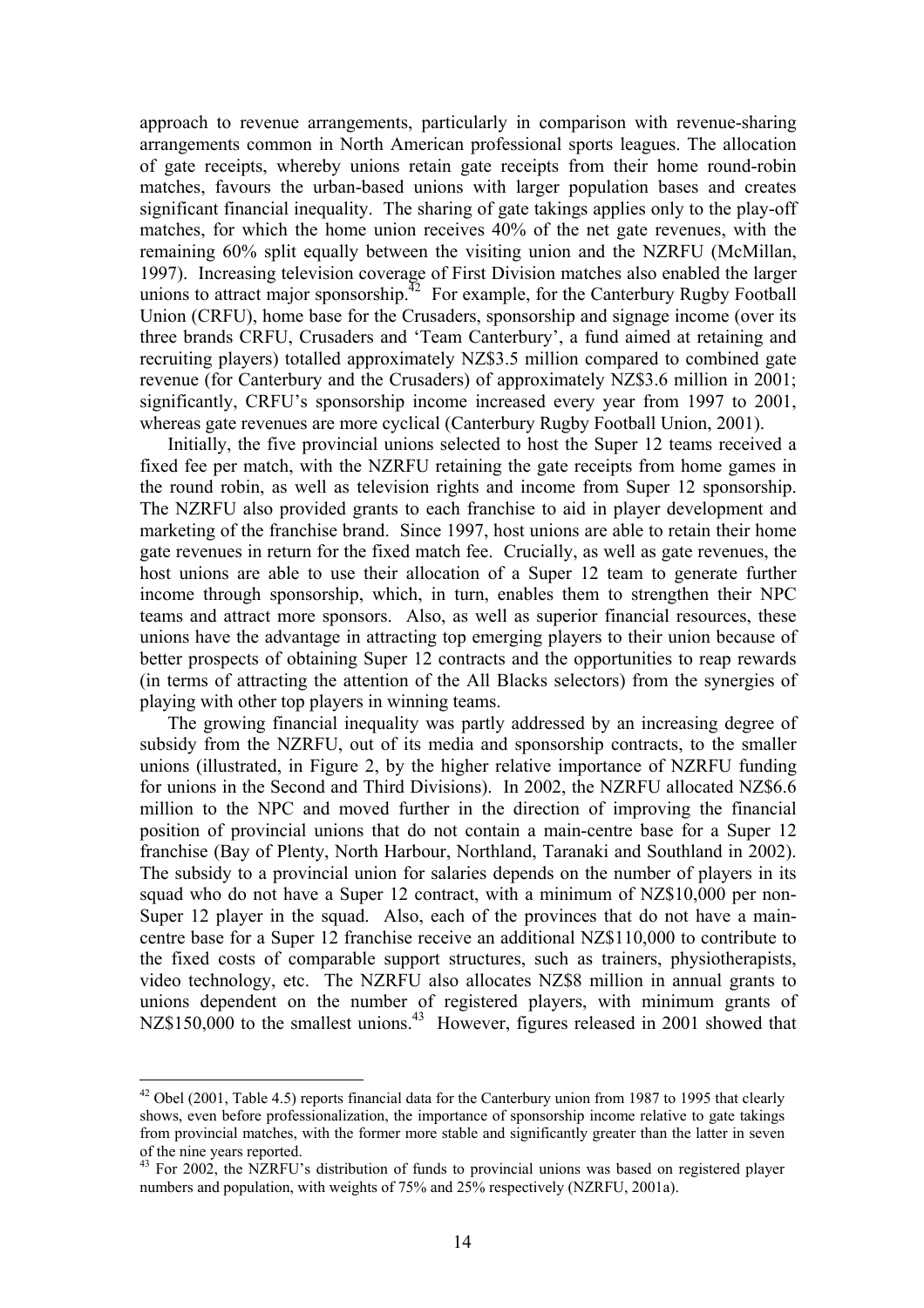

Figure 2: Divisional Analysis of Revenue by Source

"the smallest first division unions spent about \$250,000 on their teams, above their NZRFU funding, while the leading provinces were close to \$1 million".<sup>44</sup> Fort (2000, p.447) emphasizes that "both competitive imbalance and spending imbalance follow revenue imbalance". The small size of the population of New Zealand (approximately 3.8 million people) and its distribution (with approximately 54% of the population in the five main urban centres with Super 12 franchises, i.e., Auckland, Christchurch, Dunedin, Hamilton and Wellington) underlies the importance of ensuring the viability of teams from smaller population centres, so some degree of revenue sharing as a crosssubsidy is desirable. As noted above, predictions about whether this affects competitive balance depend on the structure of the labour market and the objectives of teams and of the NZRFU. By comparison with schemes used elsewhere, there is scope for further general revenue sharing if issues of competitive and financial balance are considered to be a problem that can be addressed by this approach.

# **4 Measurement of Competitive Balance in New Zealand Rugby Union**

In this section, we examine the degree of competitive balance in the NPC and Super 12 competitions in the professional era post-1995, using a range of different measures: the variation in win ratios and competition points, championship-winning frequencies, variation in Totalizer Agency Board (TAB) odds-based probabilities of home-team wins and trends in relative attendance.

Competitive balance in a given season is conventionally measured by comparing the actual standard deviation of win ratios across the teams with the expected standard deviation in the case of teams of equal playing strength (Fort and Quirk, 1995; Downward and Dawson, 2000, Appendix 4.1) and the variation in this *ex post* measure

Source: NZRFU (2000).

<span id="page-15-0"></span> $\overline{a}$ 44 The quote and all figures in this paragraph are from "NPC facing review of structure", *Otago Daily Times*, September 6, 2002.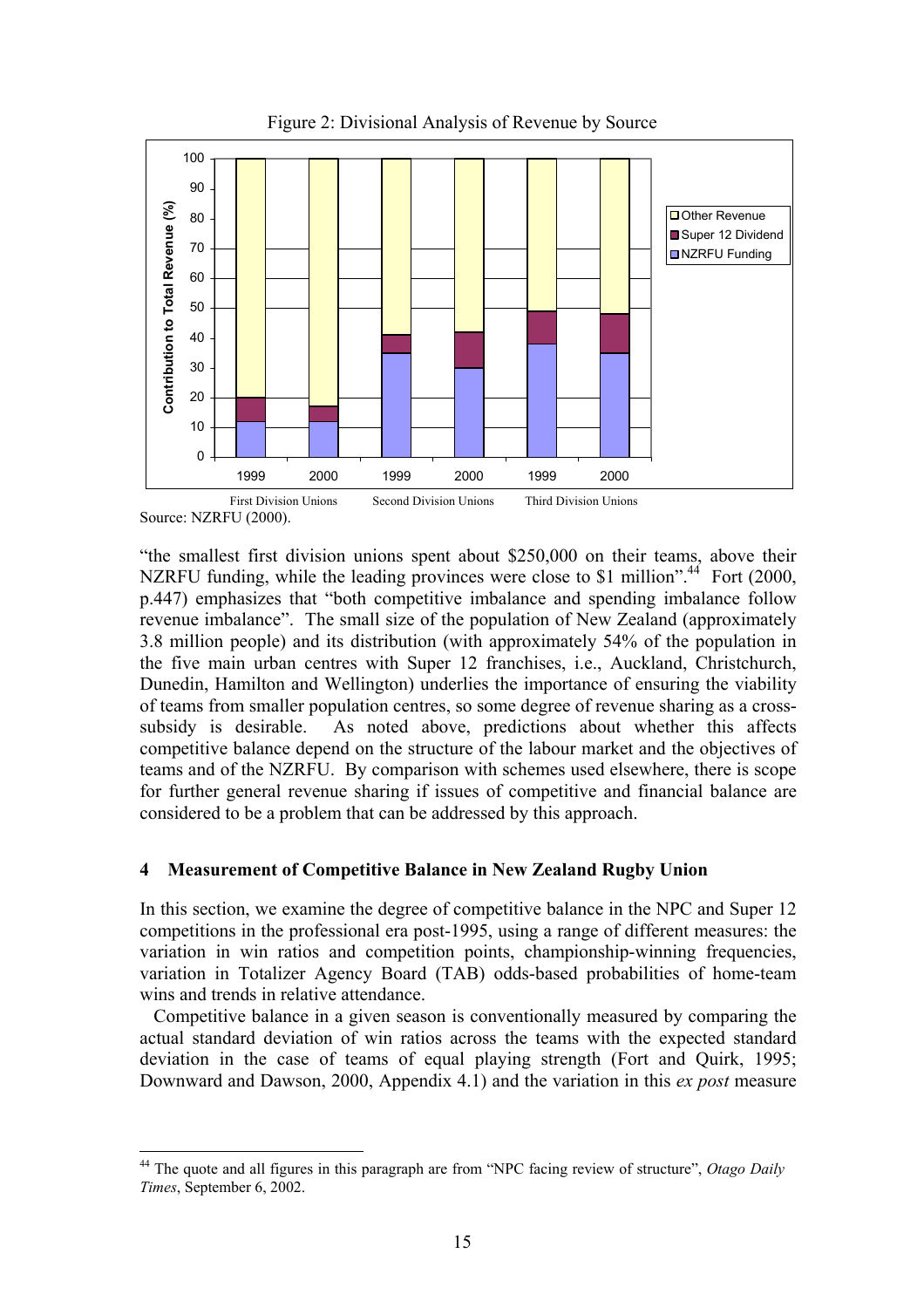<span id="page-16-0"></span>

| Table 5. Competition I only and willing I creditages in Super 12 |                     |       |       |                    |       |       |                |
|------------------------------------------------------------------|---------------------|-------|-------|--------------------|-------|-------|----------------|
|                                                                  | 1996                | 1997  | 1998  | 1999               | 2000  | 2001  | 2002           |
|                                                                  |                     |       |       | Competition points |       |       |                |
| Mean                                                             | 27.33               | 27.67 | 28.00 | 26.42              | 27.75 | 27.67 | 27.75          |
| <b>Standard Deviation</b>                                        | 10.17               | 9.87  | 9.75  | 8.20               | 10.37 | 7.87  | 13.66          |
| Coefficient of Variation                                         | 0.37                | 0.36  | 0.35  | 0.31               | 0.37  | 0.28  | 0.49           |
| Range                                                            | 28                  | 33    | 28    | 29                 | 36    | 29    | 47             |
| Minimum                                                          | 13                  | 17    | 15    | $\overline{7}$     | 9     | 11    | $\overline{4}$ |
| Maximum                                                          | 41                  | 50    | 43    | 36                 | 45    | 40    | 51             |
|                                                                  | Winning percentages |       |       |                    |       |       |                |
| Mean                                                             | 49.24               | 46.97 | 49.24 | 47.73              | 48.48 | 50.00 | 50.00          |
| <b>Standard Deviation</b>                                        | 21.04               | 18.52 | 20.31 | 19.43              | 22.71 | 15.75 | 27.82          |
| Ratio (actual SD/ideal)                                          | 1.40                | 1.23  | 1.35  | 1.29               | 1.51  | 1.04  | 1.85           |
| Coefficient of Variation                                         | 0.43                | 0.39  | 0.41  | 0.41               | 0.47  | 0.31  | 0.56           |
| Range                                                            | 63.64               | 63.64 | 63.64 | 63.64              | 72.73 | 54.55 | 100            |
| Minimum                                                          | 18.18               | 27.27 | 18.18 | 9.09               | 9.09  | 18.18 | $\overline{0}$ |
| Maximum                                                          | 81.82               | 90.91 | 81.82 | 72.73              | 81.82 | 72.73 | 100            |
| <b>Total Games</b>                                               | 66                  | 66    | 66    | 66                 | 66    | 66    | 66             |
| Teams                                                            | 12                  | 12    | 12    | 12                 | 12    | 12    | 12             |

Table 3: Competition Points and Winning Percentages in Super 12

Table 4: Competition Points and Winning Percentages in NPC, First Division

|                           | 1996           | 1997  | 1998  | 1999                | 2000  | 2001           | 2002  |
|---------------------------|----------------|-------|-------|---------------------|-------|----------------|-------|
|                           |                |       |       | Competition points  |       |                |       |
| Mean                      | 20.00          | 20.44 | 22.60 | 22.80               | 22.60 | 24.55          | 23.10 |
| <b>Standard Deviation</b> | 9.51           | 8.65  | 10.15 | 9.75                | 10.31 | 11.75          | 10.83 |
| Coefficient of Variation  | 0.48           | 0.42  | 0.45  | 0.43                | 0.46  | 0.48           | 0.47  |
| Range                     | 33             | 23    | 30    | 34                  | 32    | 37             | 28    |
| Minimum                   | $\overline{0}$ | 9     | 5     | 4                   | 6     | $\overline{7}$ | 9     |
| Maximum                   | 33             | 32    | 35    | 38                  | 38    | 44             | 39    |
|                           |                |       |       |                     |       |                |       |
|                           |                |       |       | Winning percentages |       |                |       |
| Mean                      | 50.00          | 50.00 | 48.89 | 47.78               | 50.00 | 49.09          | 50.00 |
| <b>Standard Deviation</b> | 24.21          | 26.52 | 24.68 | 25.15               | 27.34 | 25.87          | 26.32 |
| Ratio (actual SD/ideal)   | 1.37           | 1.50  | 1.48  | 1.51                | 1.64  | 1.64           | 1.58  |
| Coefficient of Variation  | 0.48           | 0.53  | 0.50  | 0.53                | 0.55  | 0.53           | 0.53  |
| Range                     | 75.00          | 75.00 | 77.78 | 88.89               | 77.78 | 80.00          | 77.78 |
| Minimum                   | 0.00           | 12.50 | 0.00  | 0.00                | 11.11 | 10.00          | 11.11 |
| Maximum                   | 75.00          | 87.50 | 77.78 | 88.89               | 88.89 | 90.00          | 88.89 |
| <b>Total Games</b>        | 36             | 36    | 45    | 45                  | 45    | 55             | 45    |
| Teams                     | 9              | 9     | 10    | 10                  | 10    | 11             | 10    |

can be tracked over time.<sup>45</sup> We follow this approach but also modify the underlying variable of interest. As noted in Section 2, there are potentially five competition points

 $45$  In the benchmark case, the probability of winning each match is usually taken to be 0.5 (ignoring draws, which are relatively rare in rugby union, and assuming that there is no home advantage). The standard deviation of winning percentages in this case is  $50/(n^{1/2})$ , where n is the number of games played by each team in a season. Comparison with this benchmark allows for the implication that the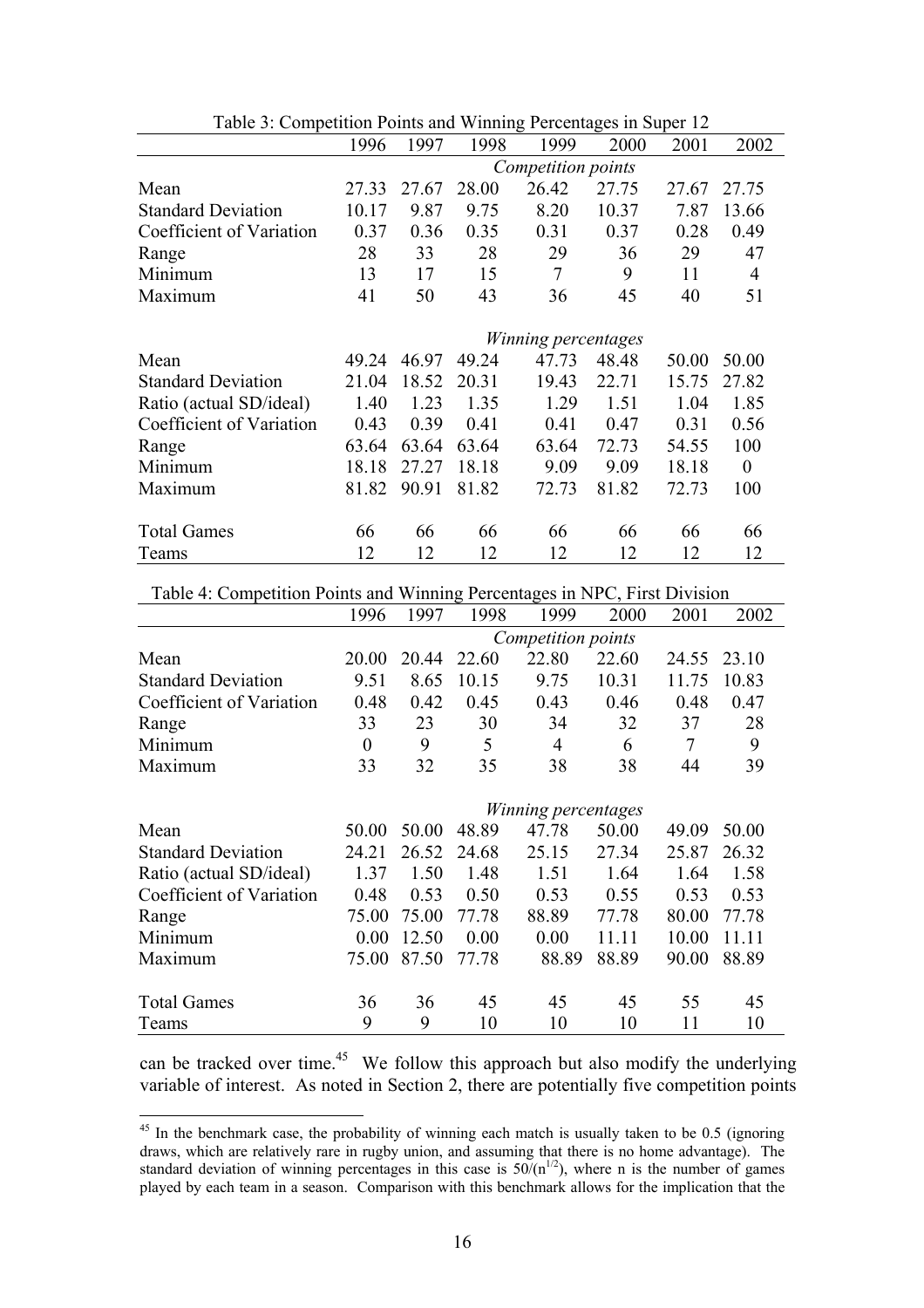to be gained from each game (four for a win plus a bonus point for scoring four or more tries); a bonus point is also available to a team for losing by seven points or less. We therefore also consider the variation in competition points. In Tables 3 and 4, we report relevant summary statistics for each season in the Super 12 and NPC respectively.<sup>[46](#page-17-0)</sup>

Focusing on the ratios of the actual to 'ideal' standard deviations of winning percentages and the coefficients of variation of competition points as measures of league-wide competitive balance, Tables 3 and 4 reveal a higher degree of competitive imbalance in the domestic NPC competition compared to the Super 12, except for 2002 when both measures increased markedly for the latter. The coefficients of variation suggest that there is relatively little evidence of the imbalance changing over this time period. However, these measures do not adjust for the effect on the standard deviations of the different numbers of games played. Examining the ratios of actual to 'ideal' standard deviations, there appears to have been an increase in competitive imbalance in the NPC in 2000 and 2001, but a slight decrease in 2002. A three-year moving average of this ratio (results not reported) shows increases every year for the NPC from 1998 to 2002. It remains to be seen whether the increasing degrees of additional funding allocated by the NZRFU will be sufficient to maintain the decrease in competitive imbalance observed in the NPC in 2002.

| Team          | Played | Won | Drawn | Lost | $\%$ won |
|---------------|--------|-----|-------|------|----------|
| Canterbury    | 75     | 54  |       | 21   | 72.97%   |
| Auckland      | 74     | 51  | 0     | 23   | 68.92%   |
| Waikato       | 71     | 47  |       | 23   | 66.20%   |
| Otago         | 71     | 41  |       | 29   | 57.75%   |
| Wellington    | 69     | 37  |       | 31   | 53.62%   |
| Taranaki      | 67     | 31  |       | 36   | 46.27%   |
| North Harbour | 67     | 30  |       | 36   | 44.78%   |
| Counties      | 57     | 22  | 2     | 33   | 38.60%   |
| Northland     | 49     | 15  |       | 34   | 30.61%   |
| Southland     | 57     | 9   | 2     | 46   | 15.79%   |
| Bay of Plenty | 22     | 3   |       | 19   | 13.64%   |
| King Country  | 8      |     |       | 8    | $0.00\%$ |

Table 5: Match Results For All Games in NPC, First Division, 1996 – 2002

Source: *New Zealand Rugby Almanacks*, 1997 – 2002.

An alternative way to evaluate competitive balance is by looking at the frequency of championships across the different teams, with balanced competition more likely to be associated with different winners. Table 1 shows that, in the seven years of the professional era, four different unions have won the First Division championship. In contrast, although the variation in win ratios and points totals suggests that the Super 12 is usually a more balanced competition than the NPC, only three different teams have won the Super 12: the Crusaders four times (in the last five years), the Blues twice (in the first two years of the competition) and the Brumbies once. Focusing solely on championship winning frequencies, however, ignores other useful information. For example, over the duration of the Super 12, eleven teams have qualified for the semi-

dispersion of win ratios will be smaller the more games that are played (even if all teams are of equal strength). The greater the value of the ratio ( $> 1$ ), the greater is the degree of competitive imbalance. <sup>46</sup> We do not attempt to standardize the variation in competition points, because different allocations of

<span id="page-17-0"></span>competition points are consistent with even games, depending on whether they are high-scoring or lowscoring in terms of the number of tries.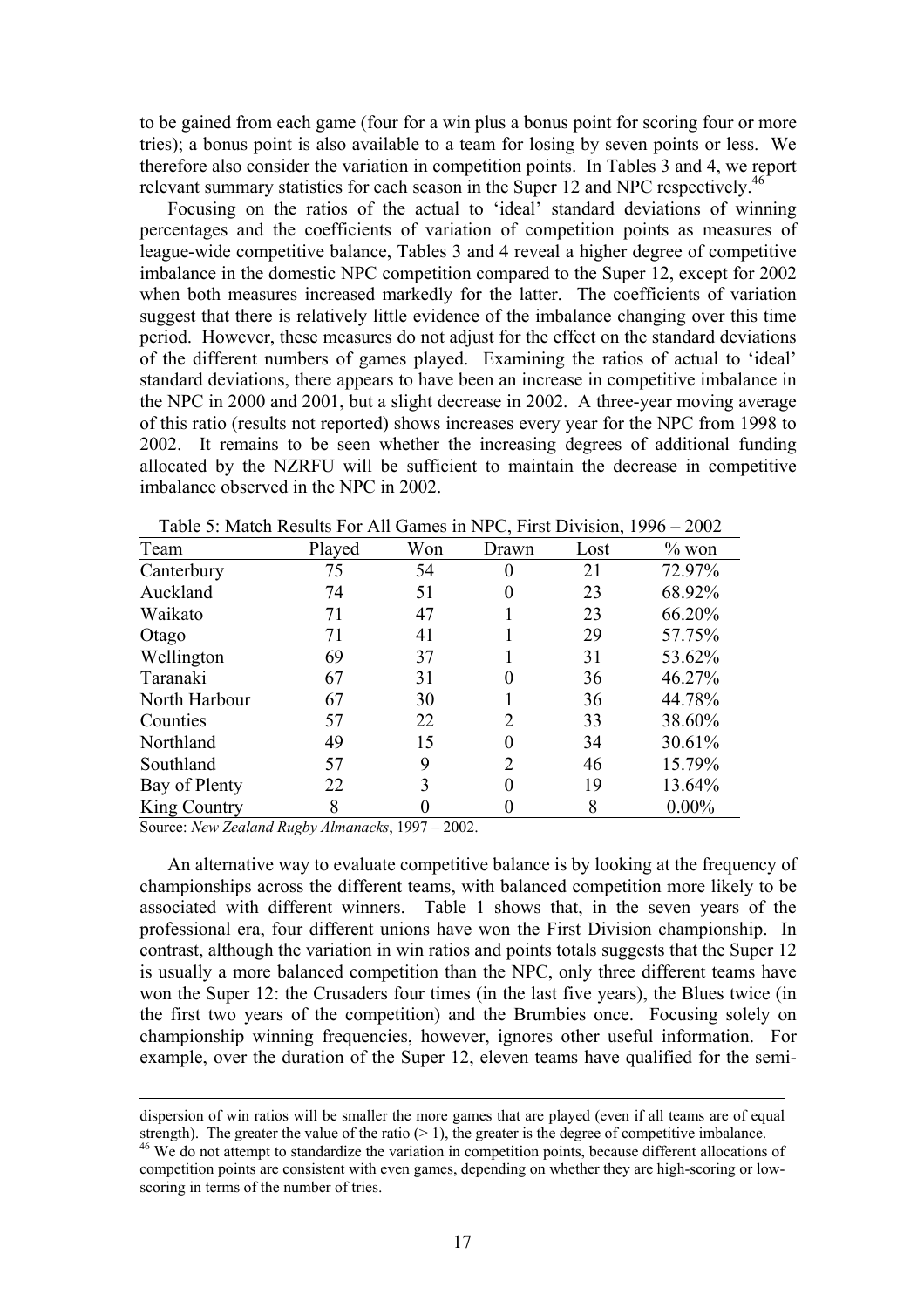finals. Over the corresponding period, eight provinces, out of a possible twelve, have been represented in the semi-finals in the NPC. The four non-semi-finalists essentially fill the bottom placings each year. Table 5, which reports the aggregated win ratios over the professional era in the NPC, shows these historically relatively poorperforming teams; Table 6 reports comparable data for the Super 12 illustrating the relatively narrower spread of win ratios historically.<sup>[47](#page-18-0)</sup>

| Played | Won | Drawn    | Lost | $\%$ won |
|--------|-----|----------|------|----------|
| 83     | 52  | 2        | 29   | 63%      |
| 85     | 53  | 3        | 29   | 62%      |
| 85     | 52  | 0        | 33   | 61%      |
| 80     | 46  | 2        | 32   | 58%      |
| 82     | 44  | 0        | 38   | 54%      |
| 78     | 37  | 2        | 39   | 47%      |
| 83     | 38  | 4        | 41   | 46%      |
| 67     | 30  | 2        | 35   | 45%      |
| 11     | 5   | $\theta$ | 6    | 45%      |
| 77     | 34  | 0        | 43   | 44%      |
| 78     | 34  |          | 43   | 44%      |
| 79     | 29  |          | 49   | 37%      |
| 78     | 18  |          | 55   | 23%      |
|        |     |          |      |          |

Table 6: Match Results For All Games in Super 12, 1996 – 2002

Source: *New Zealand Rugby Almanacks*, 1997 – 2002.

 $\overline{a}$ 

Notes:  $\frac{1}{2}$  includes Natal,  $\frac{3}{2}$  includes Western Province,  $\frac{3}{2}$  includes the Golden Lions,  $\frac{4}{2}$  includes Northern Transvaal.

The notion of outcome uncertainty that has traditionally been viewed as a key concept in analysing attendance demand (Neale, 1964; El-Hodiri and Quirk, 1971) is an *ex ante* concept. The use of *ex post* win ratios or competition points (as in Tables 3-6) is therefore not entirely consistent with the idea that it is the public's *expectation* of match uncertainty or *perception* of competitive balance that is important. Various studies of determinants of attendance at sporting events (Peel and Thomas, 1988, 1992; Knowles et al*.*, 1992; Czarnitzki and Stadtmann, 2002; Owen and Weatherston, 2002) measure uncertainty of individual match outcomes by the probability of a home-team win, based on (some transformation of) betting odds published prior to each game. These measures are regarded as superior to "entirely backward-looking" measures (such as pre-match league standings or points differences) as *ex ante* proxies for individual match uncertainty (Downward and Dawson, 2000, p.134) because they take into account a wider set of information than such partial measures.

We, therefore, also examine variation across matches in a season of the individualmatch uncertainty measured by the probability of a home-team win obtained from the opening odds of the New Zealand Totalizer Agency Board (TAB).[48](#page-18-1) The use of TAB odds is theoretically more appropriate as the greater uncertainty is reflected *pre game* in the magnitude of the posted odds. If the TAB forecasting strategies are efficient then the opening odds should be an unbiased predictor of match outcome. Weatherston and

<span id="page-18-0"></span> $47$  For the first two years of the Super 12, the four South African teams were those that finished in the top four of their domestic competition. From 1998 onwards, all South African teams were regional teams, similar to the New Zealand system.<br><sup>48</sup> The raw probabilities of each team winning, estimated from the opening odds taking into account the

<span id="page-18-1"></span>profit margin, are calculated as 100/(*HTH*(1+π)), where *HTH* are the opening head-to-head TAB odds and  $\pi$  is an 8% profit margin.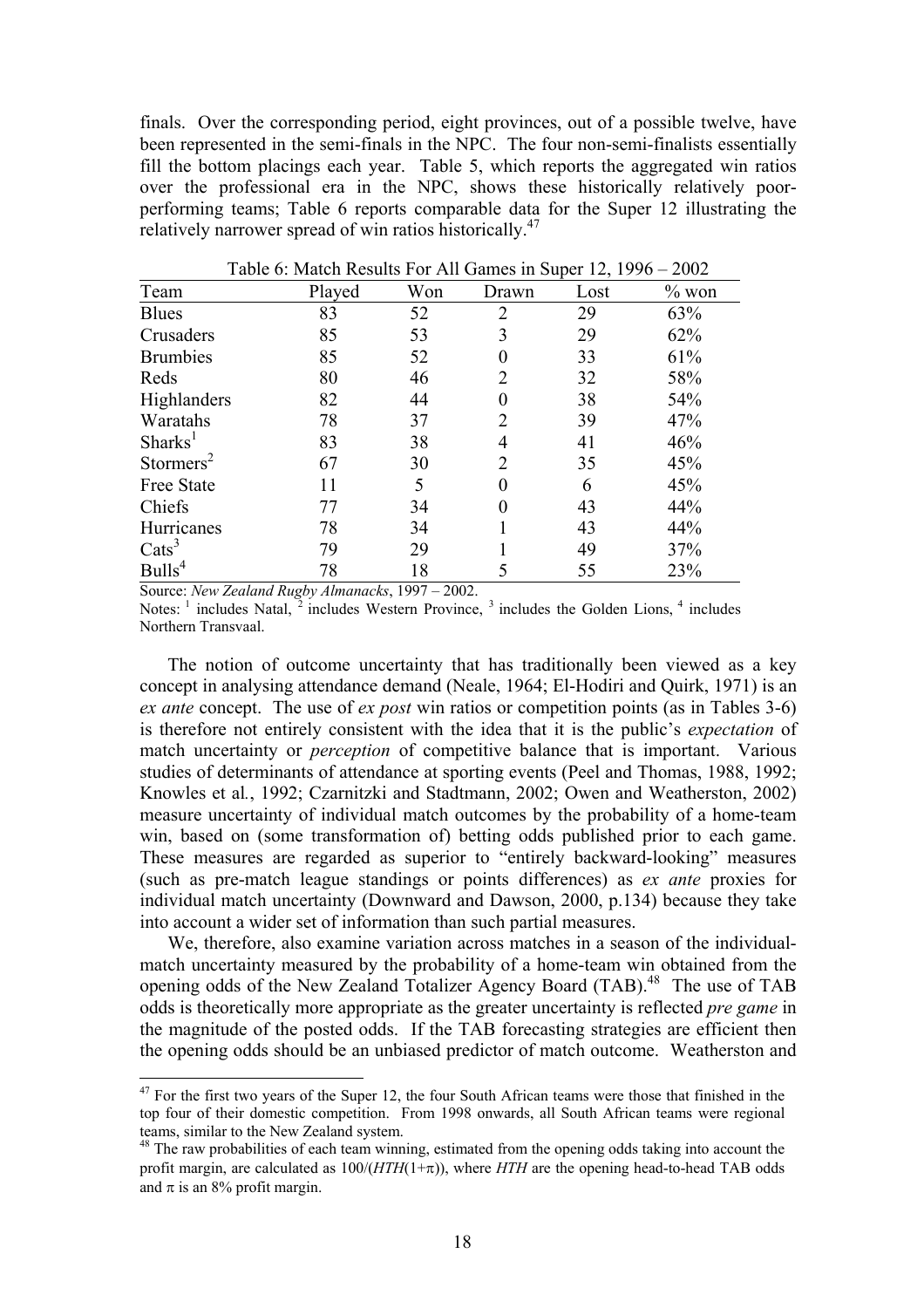Owen (2002) report results showing that TAB odds are an unbiased predictor of match outcome, that a significant proportion (although not 100%) of the variation in TAB odds-based probabilities can be explained by publicly available information, and that the TAB efficiently uses the backward-looking information it has at its disposal when making its forecast.<sup>49</sup> Using these probabilities is likely to give a better measure of perceived competitive balance for individual matches (compared to *ex post* win percentages, average number of points scored etc). In Table 7, we report summary statistics for the TAB odds-based probabilities of a home-team win for all matches in each season for which the odds data are available. The coefficients of variation show greater variation across individual match probabilities for both seasons of the domestic NPC competition (First Division) relative to the Super 12, consistent with relatively greater competitive imbalance in the NPC. Note that the higher average probabilities of a home win for the Super 12 indicate a greater (perceived) importance of home advantage in the Super 12 compared to the NPC, which is consistent with the greater distances/travel times between venues in the trans-national competition.

| Table 7. TAD Ouus-Based Home-Will Probabilities |       |          |       |       |       |             |  |
|-------------------------------------------------|-------|----------|-------|-------|-------|-------------|--|
|                                                 |       | Super 12 | NPC   |       |       |             |  |
|                                                 | 1999  | 2000     | 2001  | 2002  | 2000  | 2001        |  |
| Mean                                            | 58.42 | 59.13    | 58.84 | 58.98 | 54.19 | 55.42       |  |
| Median                                          | 57.87 | 61.73    | 57.87 | 59.74 | 53.78 | 58.80       |  |
| <b>Standard Deviation</b>                       | 16.58 | 16.38    | 14.45 | 20.16 | 24.03 | 23.29       |  |
| Coefficient of Variation                        | 0.28  | 0.28     | 0.25  | 0.34  | 0.44  | 0.42        |  |
| Range                                           | 68.11 | 69.32    | 64.98 | 78.43 |       | 77.55 74.47 |  |
| Minimum                                         | 21.79 | 20.58    | 24.05 | 12.35 | 13.23 | 13.72       |  |
| Maximum                                         | 89.90 | 89.90    | 89.03 | 90.78 | 90.78 | 88.18       |  |
| <b>Total Games</b>                              | 69    | 69       | 66    | 69    | 48    | 58          |  |

Table 7: TAB Odds-Based Home-Win Probabilities

Source: New Zealand Totalizer Agency Board.

 $\overline{a}$ 

We also examine the relative trends in attendances in Super 12 matches (where teams are 'manufactured' to a greater extent) compared to NPC games (where teams who compete are more 'unbalanced') over the last five years. This approach is based on the assumption that if competitive balance has been declining in the NPC relative to the Super 12, we might expect to see a decline in average attendances at NPC matches relative to Super 12 matches; the presumption is that a reduction in competitive balance of the whole competition (caused by increasing financial imbalances) will be reflected in attendances of all individual matches in that competition, other things equal. This is motivated by the approach adopted by Szymanski (2001) for English football. On the assumption that increased income inequality erodes competitive balance, then the FA Cup, in which teams from different divisions can be drawn to play each other, would have become a less balanced competition than the league, because the extent of income inequality has increased much more across the different divisions of the league than within divisions. Szymanski attempts to control for the effects of other factors by

<span id="page-19-0"></span><sup>&</sup>lt;sup>49</sup> There are concerns that these probability measures are unobservable (in that they are transformations of betting odds). Another disadvantage is that the TAB sets the opening odds approximately five days before the game. Closing odds (odds on the day of the game) are not available. It seems likely that the odds would be adjusted in response to betting decisions by a small proportion of the public and/or by a small number of large bets. As such, closing odds will not necessarily reflect the average public expectation of match uncertainty. It is also possible that the TAB will incorporate a strategic 'correction' for perceived market bias, which is difficult to quantify (personal communication, Helen Quirke, TAB, January 15, 2001).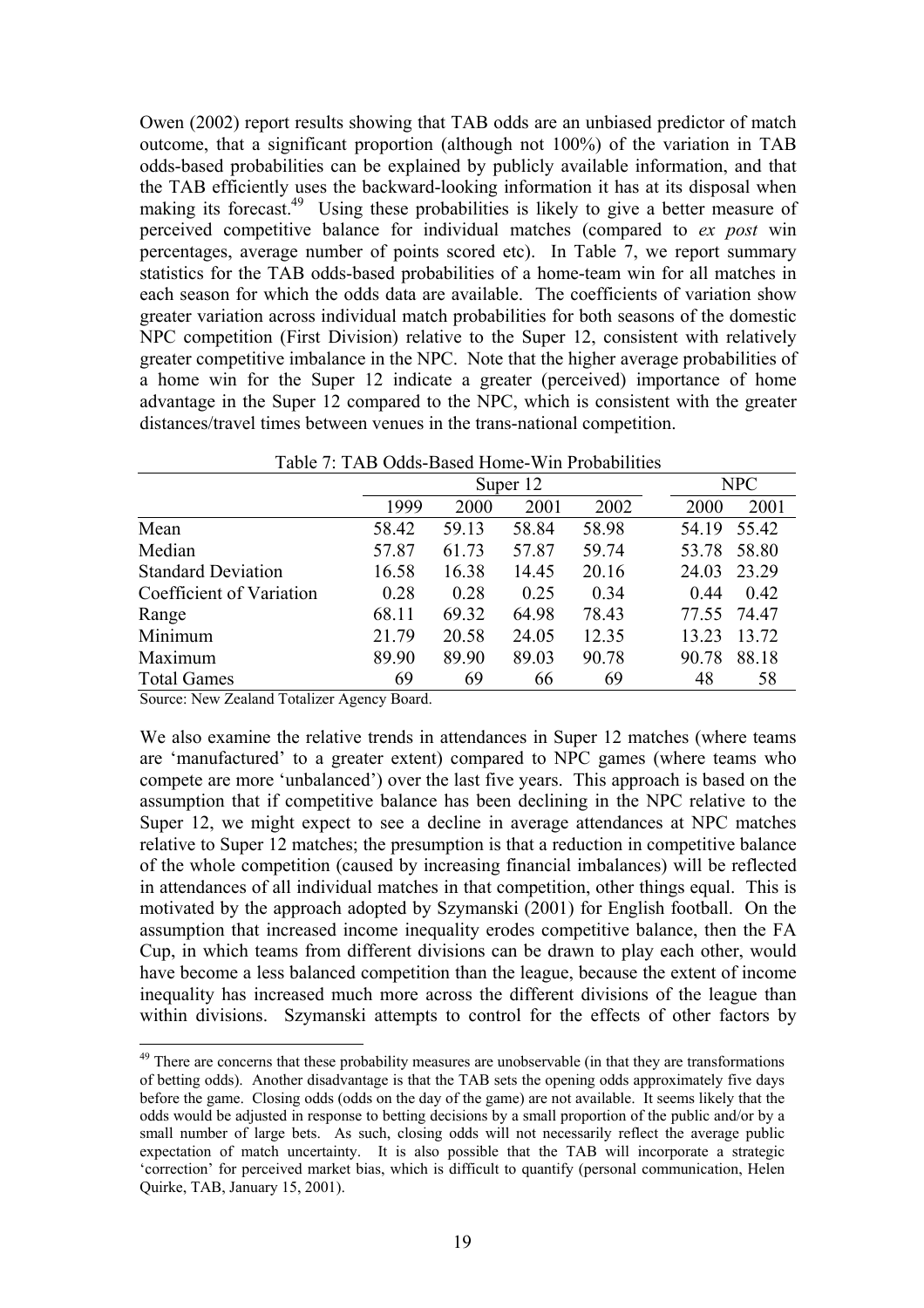creating a matched sample of attendances between teams that play both a league and an FA Cup match against each other in the same season. He finds that attendance at FA Cup matches relative to the corresponding league matches has fallen over the last twenty years.



Figure 3: Ratio of NPC Hosting Union to Super 12 Attendances, 1996 - 2001

Source of data: NZRFU.

 $\overline{a}$ 

We adopt a broadly similar approach by comparing attendances at home matches for three of the Super 12 franchise-base unions in the Super 12 and in the NPC in the same season. Figure 3 reveals a significant decline in relative attendance at NPC games over the 1997 to 2001 period only for the Canterbury province.<sup>[50](#page-20-0)</sup> Other than that, and bearing in mind the short time period being considered, there is no evidence that the ratio of the averages of Super 12 and NPC attendances is changing over time. It should be emphasized, however, that the *ceteris paribus* assumption that Szymanski's 'natural experiment' attempts to capture is not well approximated in our comparison. These are not matched comparisons between the same teams; indeed, the composition of teams played at home (top teams, bottom teams) within any given season varies. All teams are played at home over two seasons so that observations two periods apart on this dimension are more comparable, although this would not change the overall picture.<sup>51</sup> Also the matches under analysis are played at different times of the year (so weather conditions vary), there is a difference in the quality of players on show etc, factors that might otherwise be expected to affect attendance.

<span id="page-20-0"></span><sup>&</sup>lt;sup>50</sup> Canterbury won the NPC in 1997, whereas in 1998 the Crusaders won the Super 12 but Canterbury had a poor NPC season, so this drop in relative attendance most likely reflects relative success in the two competitions.<br><sup>51</sup> This two-year cycle in scheduling can have a significant impact on gate takings. For example, Otago

<span id="page-20-1"></span><sup>(</sup>and the Highlanders) have home games against Canterbury and Auckland (and the Crusaders and the Blues) in the same year. Owen and Weatherston's (2002) empirical estimates suggest that, for the Super 12 teams, such traditional rivalries can add, on average, at least a third to match attendance, other things equal. John Hornbrook (CEO, Otago Rugby Football Union) confirms that "[o]ur income in every second year is drastically affected. We tend to treat our income as a two-year cycle so it evens out" (Brent Edwards, "Famine year for ORFU finances", *Otago Daily Times*, August 30, 2002).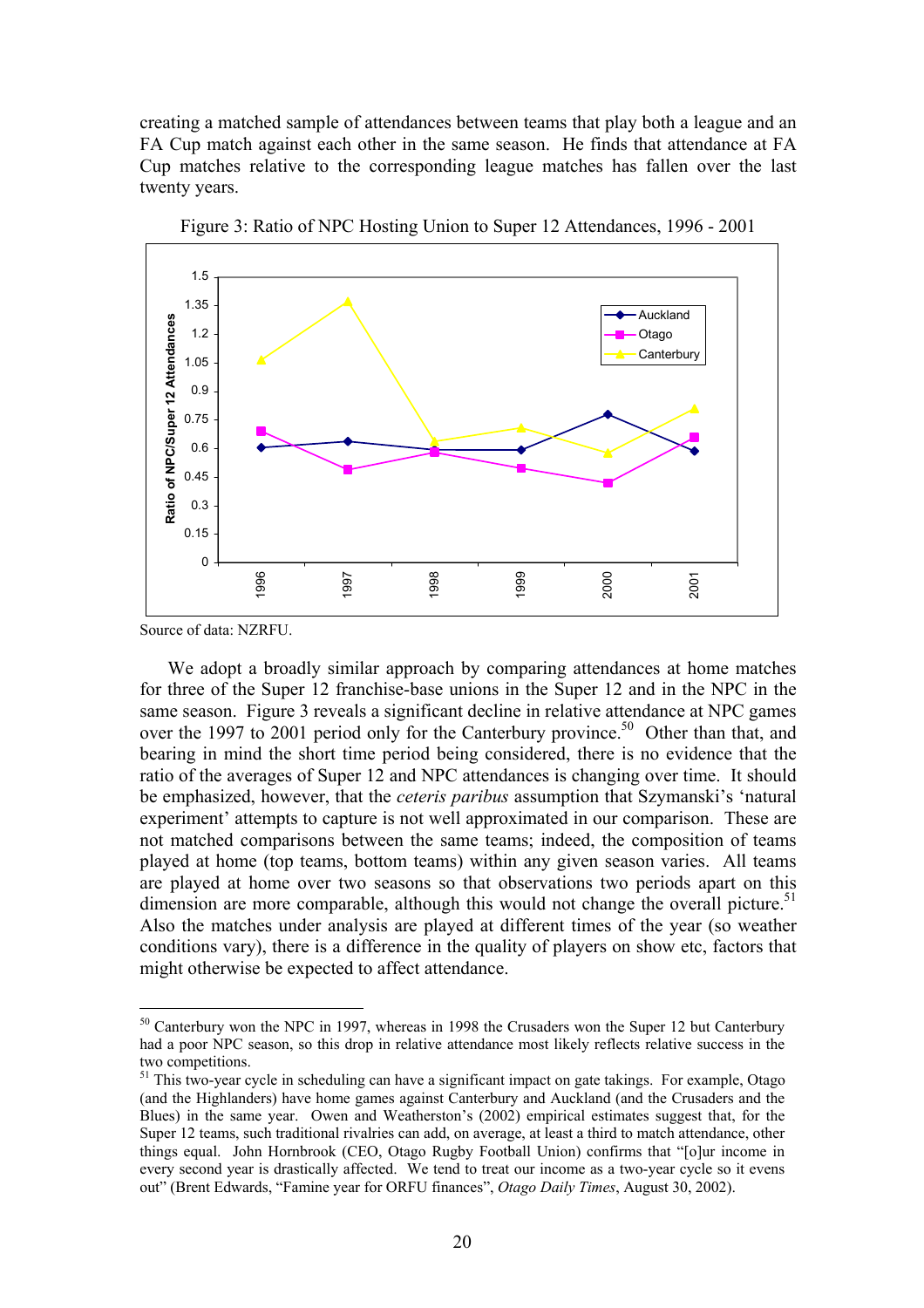Tracking attendance as an indicator of competitive balance is based on the assumption that spectator interest will be higher when the competition is reasonably even. This is usually regarded to be as applicable to rugby union as to other team sports; former All Black Mike Brewer surmises that "[o]bviously to attract live, and television, audiences, and sponsors, the national competition must be competitive, with exciting, close games the norm, not the exception" (Gifford, 1995, p.182). There is an extensive literature on modelling the effects of competitive balance on attendance and, to a lesser extent, television audiences in other sports (see Downward and Dawson, 2000, Chs 5-6; Dobson and Goddard, 2001, Ch. 7), but there is very little published work on rugby union.<sup>52</sup> Owen and Weatherston (2002) investigate the determinants of attendance at New Zealand matches in the Super 12 competition in the 1999 to 2001 seasons, with emphasis placed on testing the effects of within-season and matchspecific uncertainty of outcome on demand. They formulate a general unrestricted model that includes potential economic and sporting determinants of demand, and apply a general-to-specific modelling approach, using Hendry and Krolzig's (2001) automated procedures. Their results suggest that the factors with a statistically significant effect on attendance mainly reflect habit and tradition, such as lagged attendance, traditional rivalries and antipathy towards non-New Zealand teams, or are beyond the control of administrators, such as rainfall and team placings.<sup>53</sup> These results are supportive of the NZRFU's decision to define the Super 12 franchises in a way that builds on the traditional centres of New Zealand rugby and accounts for the population distribution. However, there is very little evidence from the results in this study that individual-match uncertainty, as proxied by probabilities of a home-team win based on TAB odds, is a statistically significant factor in determining match attendances. Apart from the stage of the season itself, other, sharper, proxies for seasonal uncertainty also appear to have little relevance. Moreover, there is currently no published evidence on the effects of uncertainty of outcome and competitive balance measures on televisionviewing ratings for rugby union. Given the increasing importance of media and sponsorship income in funding New Zealand rugby, this is clearly an area where further work is required. If major changes are to be made to the structure of competitions, the extent of cross-subsidization, and regulations on the market for players, with the aim of improving competitive balance in the NPC, then it is essential to have a clearer idea of the effects of differing degrees of competitive balance. Currently, there is very little hard evidence on the implications for any of the key variables of interest: gate attendances, television ratings of televised matches, sponsorship interest, flow-on effects to the Super 12 competition and the performance of the All Blacks.

On all the measures of competitive balance we examine above (other than championship frequencies) there is generally a higher degree of competitive imbalance in the NPC compared to the Super 12, and, until 2002, this appeared to be worsening over the professional era, although it must be emphasized that this is a relatively short period. Some commentators have expressed the view that "the professional game is pulling talent away from the provinces into the metropolitan unions that act as hosts to the Super 12 franchises" and that this trend will continue unless there is more drastic regulatory intervention (such as a cap on the number of professional players in any

<span id="page-21-0"></span> $52$  Jones et al. (2000, p.1877, fn.1) attribute the lack of such studies to the "amateurish (deliberately?) reporting of attendance and financial data for this heretofore 'amateur' game".

<span id="page-21-1"></span> $53$  Because of the lack of variation in the data available. Owen and Weatherston's (2002) study provides little scope for assessing the effects on attendance of ticket prices or the televising of matches. Studies of other sports provide mixed results on the effects of the latter (Downward and Dawson, 2000, p.164- 168).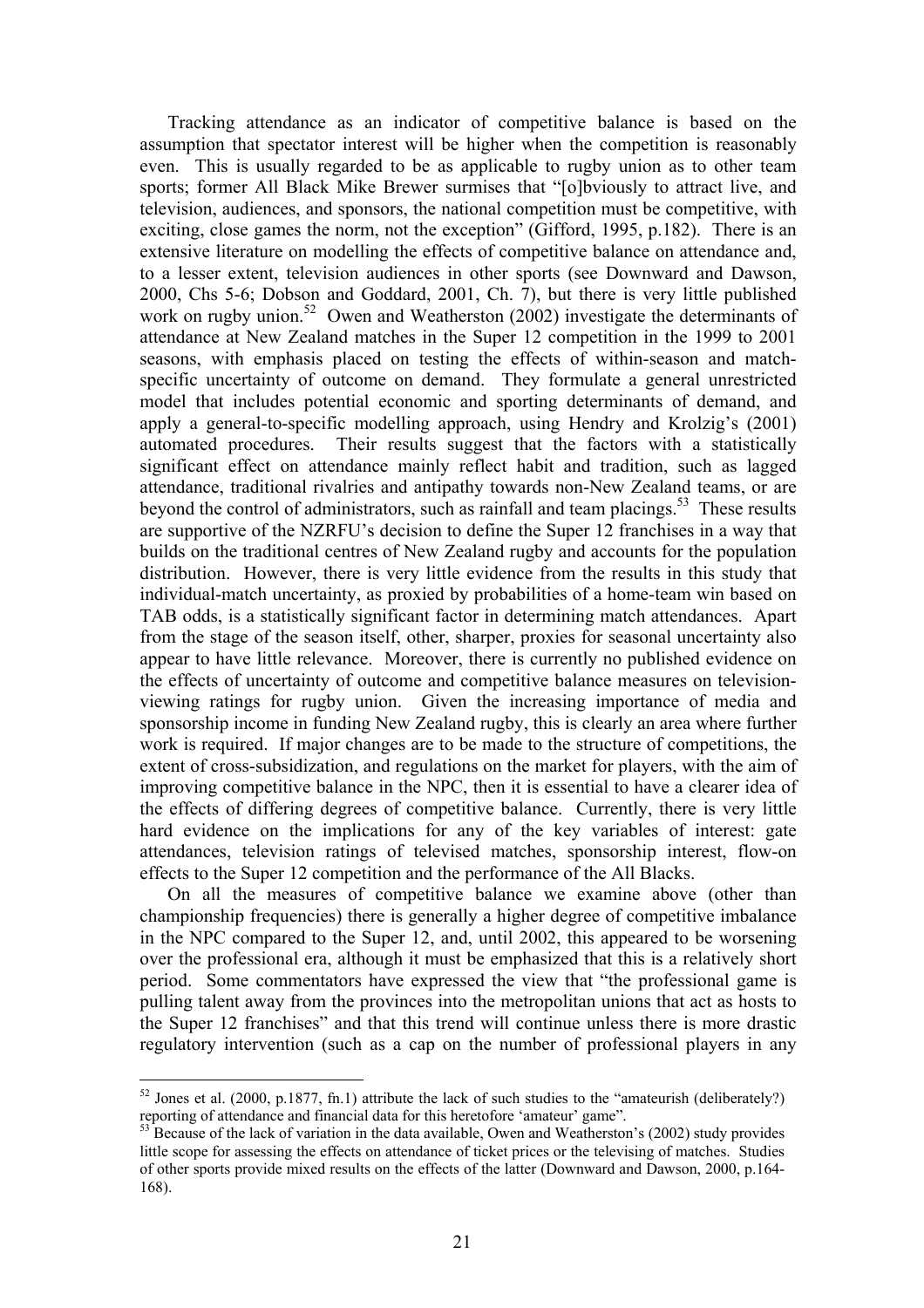NPC squad).<sup>54</sup> The NZRFU itself has expressed concern over the degree of competitive balance in the NPC: "[t]he points differential in Super 12 and NPC has highlighted the need to look at ways to bring some of the weaker sides up to the levels of the top sides" (NZRFU, 2001b). The additional NZRFU cross-subsidization of financially weaker unions, noted in Section 2, is a partial response to the perception that lack of financial equality has led to lack of competitive balance, as is the announcement of a major review of the NPC (see fn.44). However, Table 1 demonstrates that, in terms of championships, the domination of the main-centre unions is clearly not a recent phenomenon attributable solely to the professional era. In 27 years, there have been only three championship winners from outside the 'big five' unions (Auckland, Canterbury, Otago, Waikato and Wellington).<sup>55</sup> Despite this dominance, even in recent years, unions outside the big five have made the semi-finals of the NPC (Taranaki in 1998 and 2000, and North Harbour in 1999 and 2001).

Differences in willingness to pay when there are large-revenue-market and smallrevenue-market teams make equal competitive balance outcomes inefficient (Fort, 2000). Also, as Szymanski (2001) emphasizes, successful teams with large fan bases yield greater total utility than successful teams with smaller fan bases. In a model that distinguishes between committed fans (whose utility depends on the playing success of their team) and 'uncommitted' fans (whose utility depends on competitive balance), he shows that an equally balanced competition is socially optimal "only if either the intensity of support for each team were equal or the weight attached to utility of the uncommitted fans dominated completely" (p.F73), neither of which appears to be realistic in the New Zealand context.

The optimal degree of competitive balance in the case of rugby union in New Zealand is unclear on *a priori* grounds. For example, if we consider the higher objective of All Blacks' success, it is not obvious that more competition (in terms of a higher degree of competitive balance in the NPC) is necessarily better competition (in terms of developing a successful All Blacks' squad). It has been argued that the current format and structure of the NPC works well as a 'breeding ground' for Super 12 and international players and that, for example, forced amalgamation or other attempts to reduce the number of teams in the First Division and/or divisions in the NPC would narrow the base of players from which international players are developed.<sup>56</sup> If the aim is to reduce competitive imbalance, the ideal would be to do so by raising the performance of the lowest teams. However, any enhancement of competitive balance that reduces the playing strength of the top teams (through, for example, a cap on the number of professional players per squad) could have adverse effects on the quality of play in the league as a whole, which is likely to compromise the objective of

<span id="page-22-0"></span><sup>&</sup>lt;sup>54</sup> The quote and suggested intervention is from former All Black Chris Laidlaw "A dirty word may be the key to the future health of the NPC", *Otago Daily Times*, August 16, 2002 (the 'dirty word' being 'regulation'). See also Chris Laidlaw, "NPC mismatches threat to rugby in the heartland", *Otago Daily Times*, September 27, 2002. It is important to note that, despite professionalization, many of the players in the First Division are not fully professional; e.g., Southland and Bay of Plenty have only two and three players, respectively, with Super 12 contracts in their squads in 2002. Also, movement of talent from the provinces to metropolitan centres was common before professionalization.<br><sup>55</sup> Indeed, Downward and Dawson (2000) argue that long-term dominance is the 'natural order' in

<span id="page-22-1"></span>sports leagues, although television revenues can cause changes in the structures of leagues and, hence competitive balance, to occur more rapidly, which, somewhat paradoxically, may increase the importance of competitive balance.<br><sup>56</sup> This is a view expressed by Laurie Mains (ex-All Blacks coach), "'If it ain't broke, don't fix it' –

<span id="page-22-2"></span>does the NPC need changing?", *Otago Daily Times*, September 13, 2002.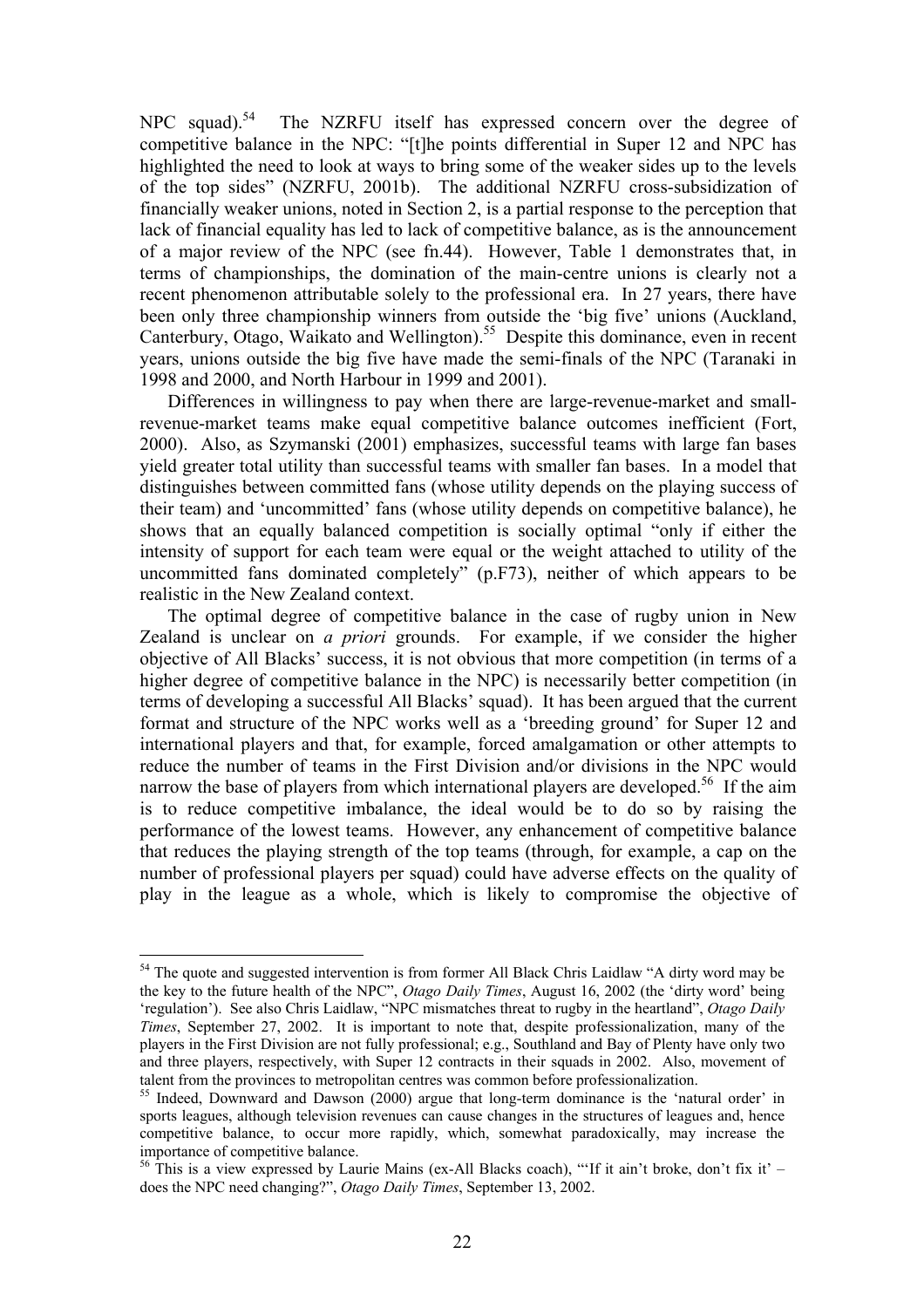maximizing the All Blacks' win ratio.<sup>57</sup> The mechanisms usually considered are not necessarily well suited to improve competitive balance and, simultaneously, maintain or improve the overall quality of play. For example, given the partially open/partially closed nature of the player market in New Zealand, a local salary cap, even if it were to improve competitive balance (which is disputed; see fn. 26), is likely to increase the flow of players going overseas and reduce the available pool of players and overall quality to some degree.

The data reported in Tables 3 and 6 are also relevant to the debate, at times acrimonious, among the SANZAR partners about the future configuration of the Super 12, which is due for re-negotiation in 2005. The ARU has pushed strongly for an additional franchise, on the grounds that it has sufficient depth to field a competitive fourth team and is losing players overseas because of the constraints imposed on the number of professional contracts as a result of having only three franchises. Various possibilities have been suggested including an Australian – South African proposal for a 'Super 14' (with an additional team from each of Australia and South Africa), or a rebalancing of the Super 12 with four teams from each country (apparently favoured by News Corporation) or even an ARU proposal for a Super 20 (including teams from Argentina, Canada, the US and the Pacific).<sup>58</sup> Against expansion are the problems of player 'burn out' and fixture congestion (both of which are worse for New Zealand because of the NPC competition, which has no Australian equivalent), especially in the broader context of a desire to organize a 'global' rugby season. Also, in terms of competitive balance, there is very little justification, on the basis of past records, for the addition of an extra South African franchise. Table 6 shows that, on the basis of win ratios, the Bulls are significantly weaker than the other current franchises; they ranked in the bottom two placings after the round robin in five out of seven seasons from 1996 to 2002, and accumulated only 15 competition points over the 2001 and 2002 seasons combined. Also, although there has been at least one South African franchise in the semi-finals in every year except 2002, no South African team has yet won the competition. There is, however, a much stronger case for a fourth Australian team; Australian franchises have won the competition once, been runners up three times and have never been placed in the bottom two positions in the round robin. $\dot{5}$ 

A Super 12 competition with a four-four-four allocation of franchises is, not surprisingly, strongly resisted by the NZRFU as this would reduce the number of New Zealand players exposed to Super 12 rugby, and a contraction in the player base at this level is likely to have negative effects on the All Blacks' performance. If the fourfranchises-per-country model were to be adopted, the choice of which New Zealand franchise to drop and the ensuing amalgamations would be controversial. In terms of competitive balance based on past playing records, the Chiefs or the Hurricanes would be the obvious contenders. The Chiefs are the only team in the competition not to have made the semi-finals from 1996 to 2002. The Hurricanes have only one top-four placing in the round robin. On revenue grounds however, there would be pressures to retain the Hurricanes franchise (which has a new centrally located stadium in the capital city of Wellington and attracts good crowds), while the Chiefs are based in a region

<span id="page-23-0"></span><sup>57</sup> As Vrooman (2000, p.374-5) observes, "a blind pursuit of competitive balance *per se* may result in

<span id="page-23-1"></span><sup>&</sup>lt;sup>58</sup> Some of the options are noted in "Australia bitter over 'act of treachery' by New Zealand", *Otago Daily Times*, February 18, 2002, and "NZ may lose Super 12 team", *Otago Daily Times*, April 19,

<span id="page-23-2"></span><sup>2002. 59</sup> This discussion draws on some useful data and commentary on the playing records of the Super 12 franchises compiled by John Howells.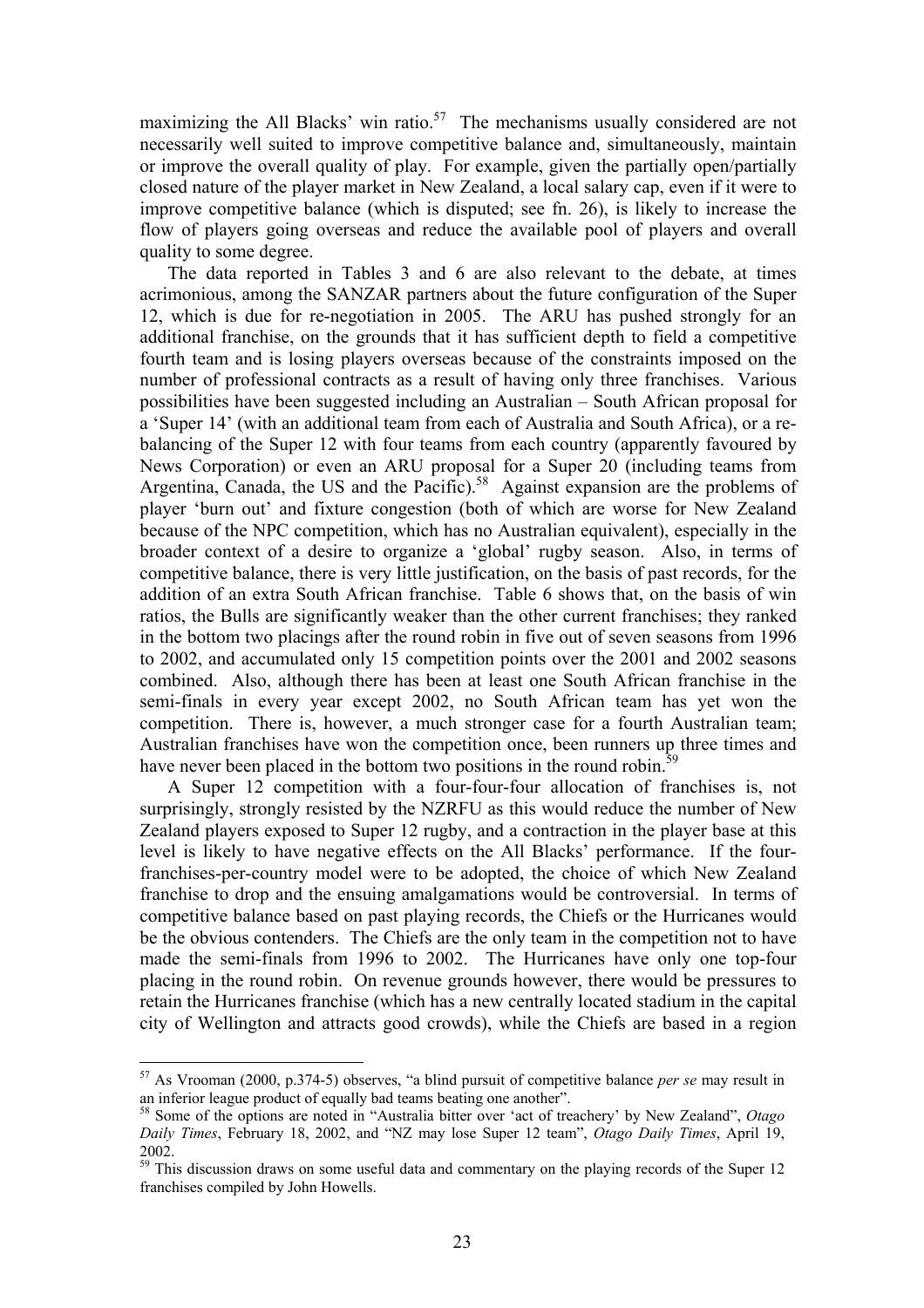with a higher than average population growth rate unlike, for example, the Highlanders. However, although the Highlanders have a lower population and player base than either the Chiefs or the Hurricanes, the Highlanders' playing record would rank them at least third among the New Zealand franchises over the period 1996-2002, and second over the last five seasons, when they had four semi-final appearances. Also, as the Crusaders and Highlanders are the only South Island franchises, creating a single South Island franchise, by combining the top two teams in recent years, would risk seriously unbalancing the competition as, on their own, the Crusaders have won the competition in four of the last five seasons.

An alternative possibility would be to introduce a second-tier Super 10 or 12 competition, including other Australian, South African and New Zealand franchises plus other regional teams from the Pacific Islands (including Fiji and Western Samoa) and other Pacific Rim countries, such as Japan, with promotion and relegation to the existing Super 12 or to a truncated Super  $10^{60}$  This would enhance competitive balance in the Super 12, provide access to the premier competition on merit, include emerging Pacific Island teams that have been marginalized, to some degree, by professionalization in the stronger Southern Hemisphere playing nations, and develop a different market in terms of broadcasting rights. Overall, the decisions taken by SANZAR will be a useful indicator of how objectives, priorities and bargaining strengths are developing in the new era of professionalization.

### **5 Performance of the All Blacks in the Professional Era**

At the beginning of the  $21<sup>st</sup>$  Century the All Blacks had the highest percentage win ratio over the previous 100 years of any country playing international rugby union. Its 71.6% win ratio clearly places New Zealand as the most internationally successful rugby union nation, well ahead of arch-rivals, the Springboks (65%), England (50%) and Australia  $(47.5\%)$ <sup>61</sup> A key issue for New Zealand fans, coaches and administrators is whether such relative dominance can continue in the new professional era or whether it will be eroded. At a time when the standard of rugby union in other countries is generally rising in response to the effects of professionalism in improving players, coaches and managers, and there are greater flows of resources into the game in larger countries, New Zealand's dominant position in the new global game, a key goal of the NZRFU because of its importance to commercial and sporting interest in New Zealand rugby, is not necessarily guaranteed.

Figure 4 presents percentage win ratios by decade over the 20th Century against allcomers (including regional and invitation sides as well as tests) and against the other top-four rugby-playing nations. For example, from 1901-1910 the All Blacks played 76 matches with an 88% success rate. In those matches against Australia, South Africa, England and France, the All Blacks' win ratio was 80%. Figure 4 shows significant cyclical fluctuations in the All Blacks' decadal win ratios, with success rates against the other top four teams ranging from a decadal low of 40% to a high of over 80%.

The record of the All Blacks against these teams in more recent times is reflected in Table 8, in which the team in a given row has the reported winning percentage against the team in the selected column; for example New Zealand won 60% of its matches

<span id="page-24-0"></span><sup>&</sup>lt;sup>60</sup> Such a format has been supported by ex-Wallaby captain, Nick Farr-Jones (Radio New Zealand,

<span id="page-24-1"></span>September 1, 2002).<br><sup>61</sup> The data are from Paul Verdon, "The job that's lonelier than being the Prime Minister", *National Business Review*, June 28, 2002.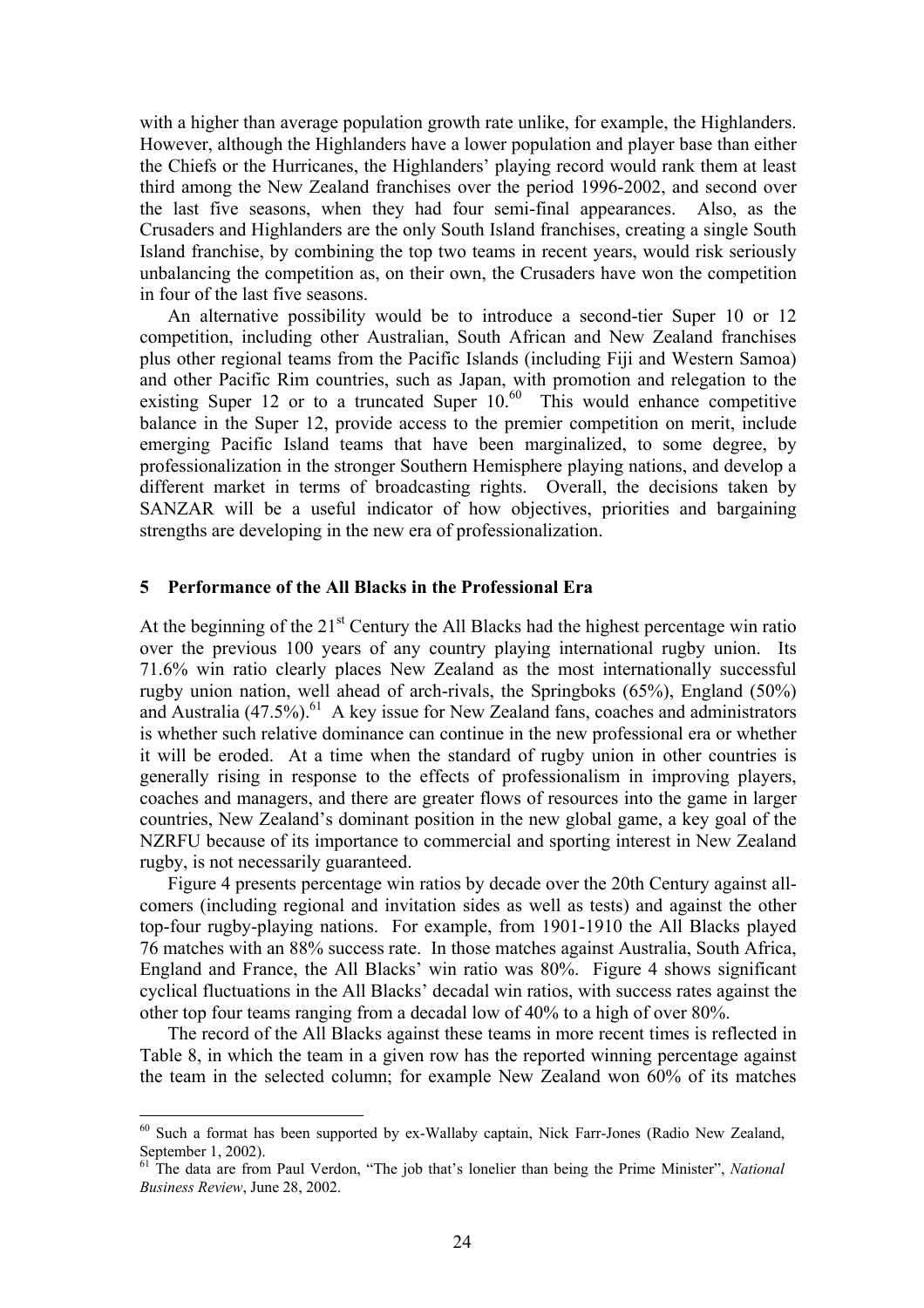against France over the period 1996 to 2001, implying a 40% success rate on the part of the French against New Zealand. Over the period 1986 to 1995 the corresponding ratios were 63.64% and 36.36%. Recent performance figures for the All Blacks in the professional era show no significant deviation from historical averages, with only the win ratio against the Wallabies showing a notable drop in the post-1996 era to 2001. However, the All Blacks have won the Tri-Nations competition four times in the seven years between 1996 and 2002 (against twice for the Wallabies and only once for the Springboks).



Figure 4: All Blacks' Winning Percentages by Decade

Table 8: Win Percentage Matrix of Top Five Teams, 1996 – 2001 (1986 – 1995*)* 

|            | NZ.          | <b>AUS</b>    | <b>SA</b>                    | FR A                                      | ENG           |
|------------|--------------|---------------|------------------------------|-------------------------------------------|---------------|
| NZ         | *****        |               |                              | 50.00 (57.14) 68.75 (60.00) 60.00 (63.64) | 80.00 (66.67) |
| AUS        | 50.00(38.10) | *****         |                              | 50.00 (60.00) 83.33 (55.56) 57.14 (71.43) |               |
| <b>SA</b>  | 31.25(20.00) | 42.86(40.00)  | *****                        | 71.43 (40.00)                             | 50.00(50.00)  |
| <b>FRA</b> | 40.00(36.36) |               | $16.67(44.44)$ 28.57 (40.00) | *****                                     | 50.00(33.33)  |
| ENG        | 0.00(33.33)  | 28.57 (28.57) | 50.00(50.00)                 | 50.00 (66.67)                             | *****         |

Notes: The team in the leftmost column has the given winning percentage against the team in the column. Corresponding off-diagonal elements do not sum to unity when there has been a draw between the two sides. Percentages are based, for different pairings on between five and 16 matches played. South Africa was in exile until 1992 and their ratios are based on between three and 21 matches played.

There does not appear to be a simple contemporaneous within-season relationship between the performance of New Zealand teams in the Super 12 and the performance of the All Blacks; this is perhaps not surprising when comparing the results of a handful of games involving relatively evenly matched teams. For example, in 1998 New Zealand teams filled three of the four semi-finals positions in the Super 12, yet the All Blacks lost all five of their test matches against Australia and South Africa. However,

Source: NZRFU Annual Report 2000 (with source data from *New Zealand Rugby Almanacks*, IRB website, *Rothmans Rugby Yearbook* 1999-2000).

Note: Games played in each decade in parentheses: 1901-10 (76), 1911-20 (41), 1921-30 (112), 1931-40 (66), 1941-50 (42), 1951-60 (111), 1961-70 (126), 1971-80 (184), 1981-90 (132), 1991-00  $(140)$ .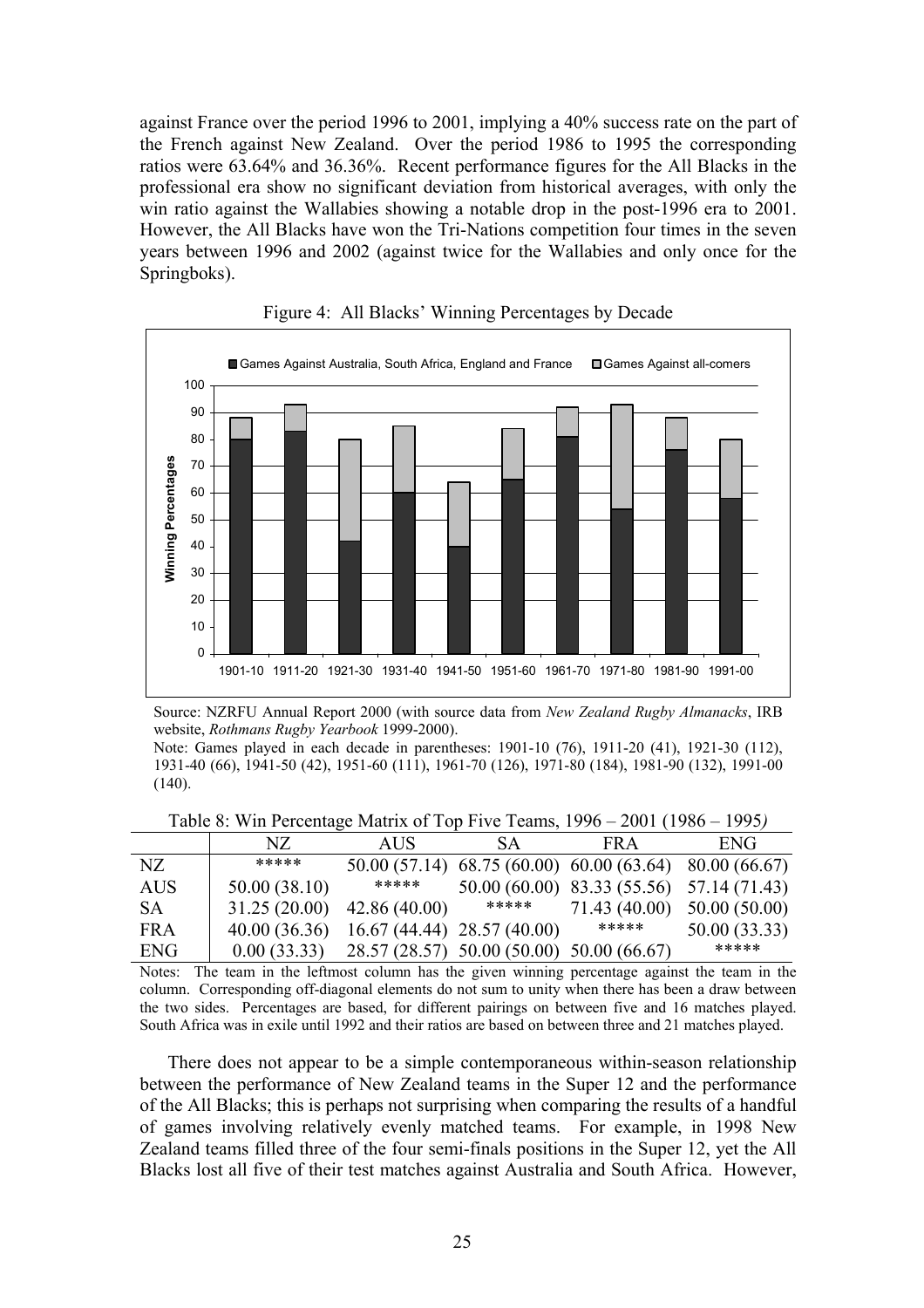whether strong performances in the Super 12 translate into a winning All Blacks team is better investigated on a long-run basis, when longer runs of data become available. An interesting test of the link between the performances of New Zealand teams in the Super 12 and the performance of the All Blacks is currently underway, as players from the Crusaders, the outstanding Super 12 team in recent years, have dominated team selections for the All Blacks in 2002. It will be interesting to see if the All Blacks' performance in the 2003 Rugby World Cup will be a repeat of the experience of the 1980s when a very strong Auckland provincial team translated into a strongly performing All Blacks team. If this is a successful strategy, it will raise further questions about whether attempting to maximize competitive balance in the NPC and between New Zealand teams in the Super 12 is optimal in terms of the NZRFU's aspirations for the All Blacks.

## **6 Concluding Comments**

 $\overline{a}$ 

As a result of the move from amateurism to professionalism since 1995, rugby union in New Zealand has experienced major changes in the structure of its competitions, including new trans-national ventures (Super 12 and Tri-Nations), and in the relationships between players, local provincial unions and the NZRFU. Over the  $20<sup>th</sup>$ Century, the emphasis had shifted from a 'player-centred' form of pure amateurism to a more 'spectator-oriented' focus (Obel, 2001, p.99). Since professionalization, rugby has become 'media-centred' due to the increasingly important role of television and sponsorship revenue relative to gate revenue. Tensions have emerged in fitting both the new and the more traditional competitions, such as the NPC, into the lengthening rugby season. The media influence is pervasive and extends, for example, to the scheduling of more evening matches, even when, due to less comfortable weather conditions, these can have adverse effects on playing standards and match attendances.

The NZRFU is aware that "[g]lobal sporting trends present both an opportunity for and a threat to New Zealand rugby" (NZRFU Annual Report 2000, p.5). With the increasing global interest in rugby union, especially from television audiences, and the need to maintain the flow of media income into New Zealand rugby, the success of its international teams, particularly the All Blacks, is an important objective for the NZRFU, supplementing the traditional motivation of national pride.<sup>62</sup> The primacy of this objective has been used as a justification for the high degree of central control over the market for professional rugby players in New Zealand, which exhibits some unique contracting features that limit players' payments, eligibility and movement. It also underpins the emphasis placed on maintaining the breadth and depth of (still largely amateur) club and provincial rugby, and, in particular, the NPC as a conduit for the development of players for the Super 12 and national teams.

The current state of Southern Hemisphere rugby is not necessarily stable. The future structure of the Super 12 and Tri-Nations is due for renegotiation in 2005 and future changes will be an important litmus test of the strength of different objectives (e.g., on-field performance and competitive balance versus market coverage and revenue or profit maximization) as well as the distribution of bargaining power within

<span id="page-26-0"></span> $62$  A source of contention is that when the All Blacks play in front of large crowds overseas, the NZRFU does not receive a share of the gate revenues, but this lack of gate-revenue sharing is not balanced by revenue from home games in New Zealand because of its lower population base and smaller venues. This is an issue that has formed part of the bargaining over future changes to the SANZAR competitions, but is ultimately an issue over international gate-revenue sharing for the IRB.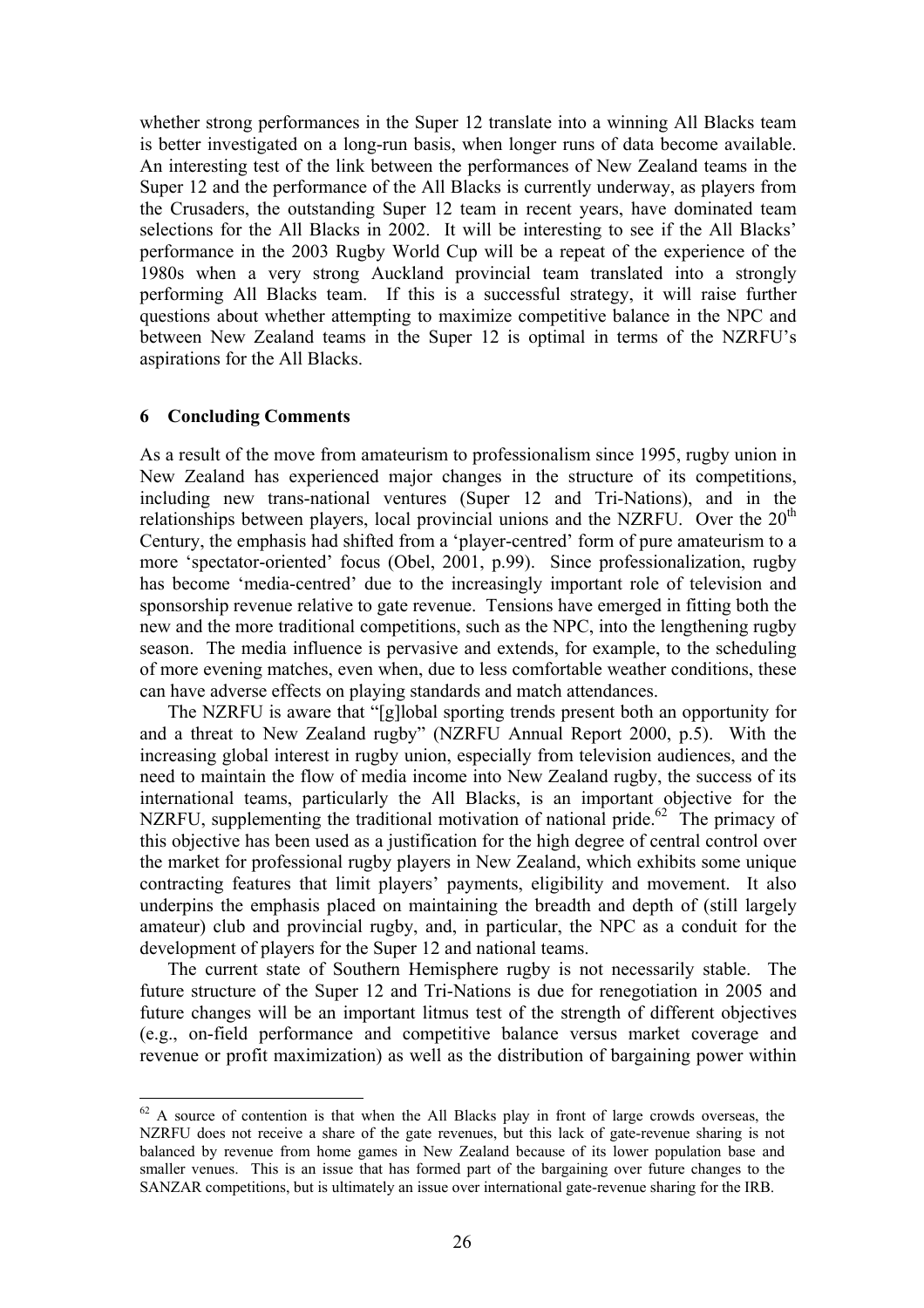SANZAR, and between SANZAR and News Corporation. From New Zealand's perspective, similar trade-offs will be relevant if, for example, New Zealand is forced to drop one of its franchises. The alternative of Super 12 expansion would involve issues relating to player burn-out and conflicts with the scheduling of the NPC. A two-tier competition involving franchises from other Pacific nations and promotion/relegation may, however, be a viable compromise.

There is clear evidence of a persistent lack of competitive balance in the First Division of New Zealand's domestic provincial competition, relative to the Super 12, and there is some empirical support for the view that the provincial unions that host the five Super 12 franchises are becoming more dominant, both financially and in terms of playing strength. However, a degree of competitive imbalance in the NPC is not a phenomenon that is new to professionalization and the pattern of imbalance largely reflects the distribution of the population, which is relatively highly concentrated in a small number of urban centres. Under such circumstances, perfect competitive balance is unlikely to be efficient or welfare maximizing. The optimal degree of competitive balance for New Zealand rugby, taking into account the objective of maximizing the All Blacks' success, is also not clear on *a priori* grounds. Whether New Zealand and Southern Hemisphere rugby will converge to North American models of professional sports leagues, and, if so, at what speed, is an open question. However, in the current state of the development of the game, more work is required to establish, for example, the importance of competitive balance for match attendance, television-viewing patterns (both domestically and for an international audience) and the linkages, if any, to the success of the All Blacks. If it is decided that a higher degree of competitive balance in domestic competitions is desirable, then a careful analysis of the costs, benefits and distributional implications of any further interventions is required, and more transparent information on the financial situation of franchises and unions would be useful for such an undertaking. Given the partially open structure of rugby in New Zealand and other Southern Hemisphere countries, restrictions such as salary caps or player quotas are likely to have more adverse side-effects than revenue sharing as instruments to enhance competitive balance. Also, Super 12 franchise bases are always likely to maintain some of their historical advantages for top players (as a route to the All Blacks and as environments offering complementary educational and other opportunities).

Rugby union in New Zealand is at a crucial stage of its development, with major changes having taken place in a relatively short period of time, but still with strong links with the traditions and values of the amateur era. Difficult decisions on the structure of competitions, policies on competitive balance, and renegotiation of future media contracts are imminent. A modelling framework that informs such decisions would be very useful. However, there is a lack of analytical and empirical work in the area of sports economics that is specific to the structures and objectives of New Zealand rugby.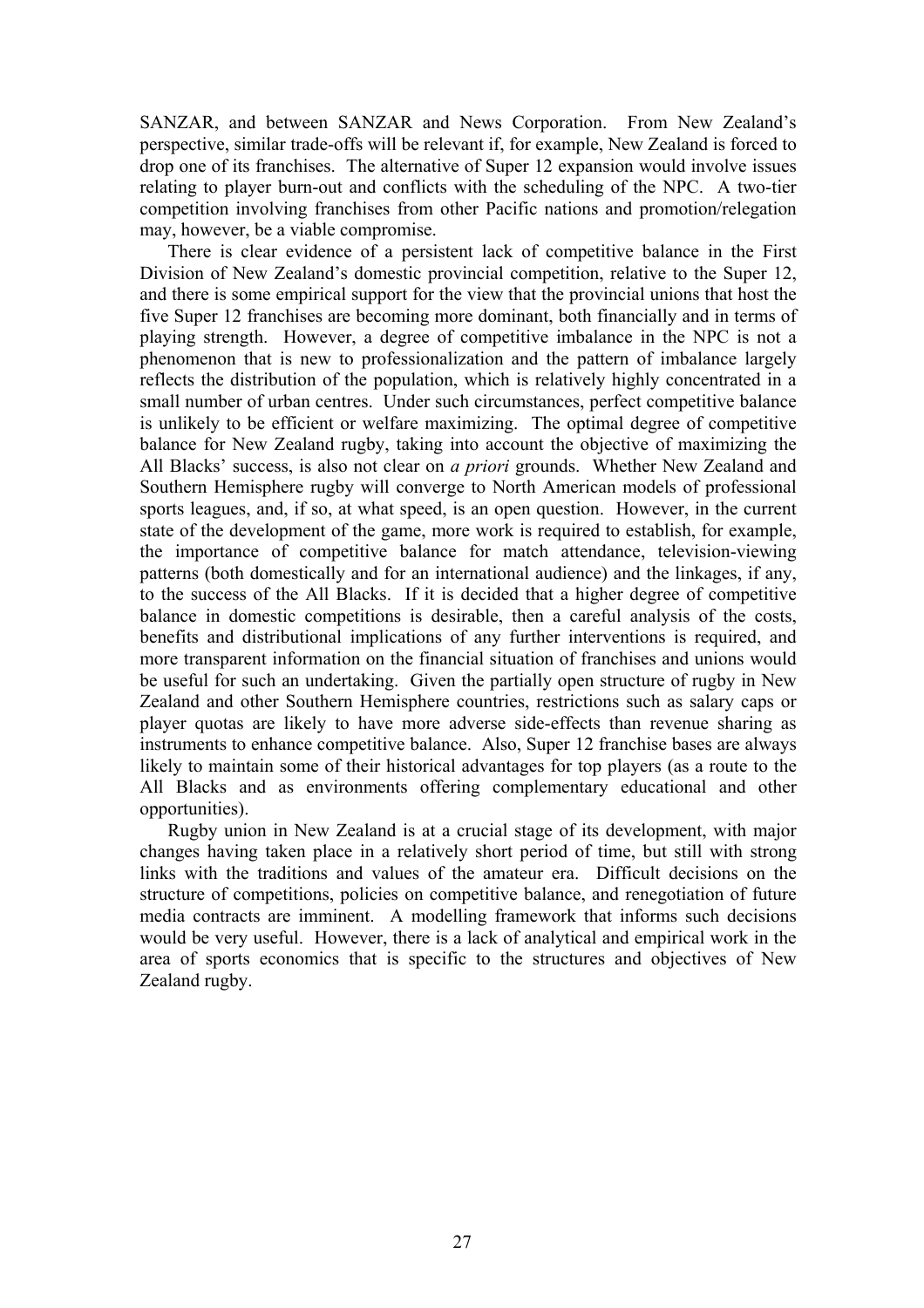## **References**

- Boston Consulting Group (1994), "Taking Rugby Union into the  $21<sup>st</sup>$  Century: Strategic Choices Facing the New Zealand Rugby Football Union", The Boston Consulting Group, Auckland.
- Canterbury Rugby Football Union (2001), "Annual Report and Financial Statements 2001", CRFU, Christchurch.
- Carman, A.H. (1960), *Ranfurly Shield Rugby: The Complete Book of Match Reports, Comments, Teams, Photographs and Records*, Reed, Wellington.
- Coase, R.H. (1937), "The nature of the firm", *Economica*, 4, 386-405.
- Czarnitzki, D. and G. Stadtmann (2002), "Uncertainty of outcome versus reputation: empirical evidence for the First German Football Division", *Empirical Economics*, 27, 101-12.
- Dobson, S. and J. Goddard (2001), *The Economics of Football*, Cambridge University Press, Cambridge.
- Downward, P. and A. Dawson (2000), *The Economics of Professional Team Sports*, Routledge, London.
- Eichelbaum, Sir T. (2002), "Independent Rugby World Cup Inquiry: Report of the Reviewer", NZRFU, Wellington.
- El Hodiri, M. and J. Quirk (1971), "An economic model of a professional sports league", *Journal of Political Economy*, 79, 1302-1319.
- Flynn, M.A. and R.J. Gilbert (2001), "The analysis of professional sports leagues as joint ventures", *Economic Journal*, 111, F27-F46.
- Fort, R. (2000), "European and North American sports differences", *Scottish Journal of Political Economy*, 47, 431-455.
- Fort, R. and J. Quirk (1995), "Cross-subsidization, incentives, and outcomes in professional team sports leagues", *Journal of Economic Literature*, 33, 1265-1299.
- Fougere, G. (1989), Sport, culture and identity: the case of rugby football", in D. Novitz and B. Willmott (eds), *Culture and Identity in New Zealand*, GP Books, Wellington.
- Garland, S.J. (1997), *Fields of Glory: 21 NPC Years, 1976-1996*, Harper-Collins, Auckland.
- Gifford, P. (1995), *Mike Brewer: The Authorised Biography*, Rugby Publishing Ltd, Auckland.
- Hendry, D.F. and H.-M. Krolzig (2001), *Automatic Econometric Model Selection Using PcGets*, Timberlake Consultants Ltd, London.
- Hoehn, T. and S. Szymanski (1999), "The Americanization of European football", *Economic Policy*, 28, 205-40.
- Hutchins, B. and M. Phillips (1999), "The global union: globalization and the Rugby World Cup", in T.J.L. Chandler and J. Nauright (eds), *Making the Rugby World: Race, Gender, Commerce*, Frank Cass, London.
- Jones, J.C.H., J.A. Schofield and D.E.A. Giles (2000), "Our fans in the north: the demand for British Rugby League", *Applied Economics*, 32, 1877-1887.
- Kahane, L. and S. Shmanske (1997), "Team roster turnover and attendance in Major League Baseball", *Applied Economics*, 29, 425-431.
- Késenne, S. (2000), "Revenue sharing and competitive balance in professional team sports", *Journal of Sports Economics*, 1, 56-65.
- Knowles, G., K. Sherony and M. Haupert (1992), "The demand for Major League Baseball: a test of the uncertainty of outcome hypothesis", *The American Economist*, 36, 72-80.